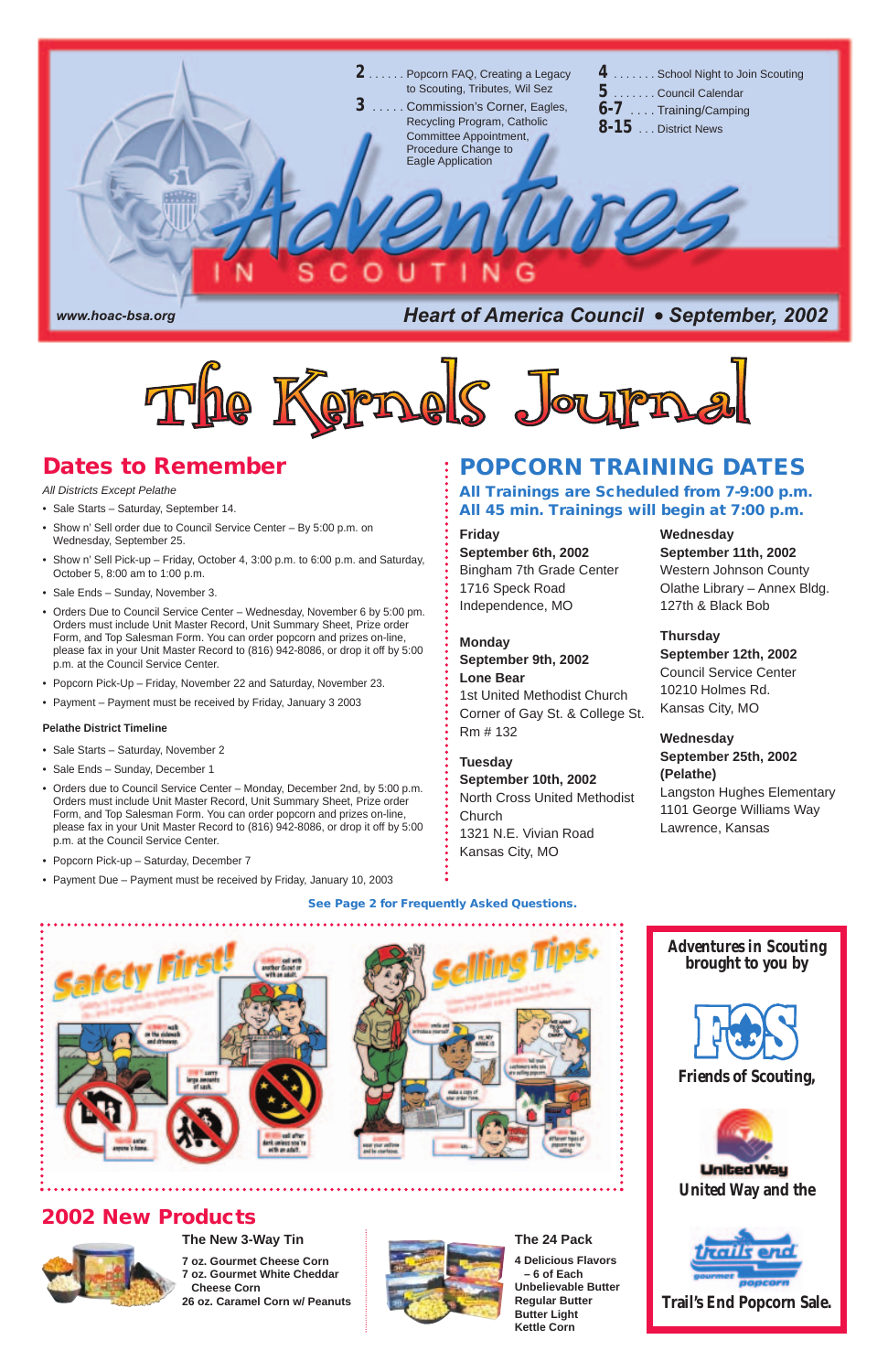# **Tribute Funds**

# **In Memory Of:**

#### **William Gard Howard**

Betty and Frank Howard, Jr. Kansas University Internal Medicine Foundation Randy and Laurie Johnson Harold and Dorothy Woods Jack and Suzanne Gurche Curtis and Laura Fitzsimmons IBM Corporation

**Michael "Mickey" Van Wey**

Steven Lahue Robert and Margaret Johnson

#### **Laura May Fain**

Virginia Hunsucker Gary and Lynda Hunsucker Edgar Schaefer Walt and Danny and Ruth Duvall Clifford and Carol Fain

**Robert J. Dowling** Mark and Deborah Taylor Bob Lucan Mr. And Mrs. Dick Showers Information Technology Department of Commerce Bank Gertrude Sharp Jim and Helen Downing Karen Culp Marian Strouse

**Emmett LaFrance** Lindsey Roeder Gordon and Ruth Kauffman A. William and Lenore Welch

**David Bemmels** Mrs. W. D. Bemmels

After we receive your Show n' Sell Pre-order Form on September 25th, we will mail a confirmation to you prior to October 3rd to confirm your Show N Sell order amount. A similar invoice will be mailed to you by November 15th to confirm the amount of popcorn you will pick-up on November 22nd and 23rd. By November 15th, you will receive information concerning the location of your popcorn pick-up site, times and directions. NOTE: This new timeline will allow you to do all of your unit's popcorn business before Thanksgiving. Remember- "Popcorn makes a wonderful gift."

> **Lewis A. "Bud" Heaven** Margaret and Paul (dec'd) Enger

**Michael Zuk, Sr.** Frederick and Dorothy Sivyer James K. Abbott Mr. And Mrs. Bruce E. Davis Jack L. Sutherland Margaret Shouse Richard and Mary Eileen Hair Delores Jean Curry Larry Langford Virgil and Diane Trotter

Mr. And Mrs. Fred Brady Kirk W. Carpenter Peter and Lynne Brown Steve and Mary Hamilton

Wayne Wilke

Brotherhood Bank and Trust Pyramid Pipe and Supply Co., Inc.

Anonymous

#### **Herman Frankenstein** John P. Starr

# **In Honor Of:**

**Robert and Rosemary Cunningham** Mr. And Mrs. James Flanagan Harold and Elizabeth Livers

**Robert Cunningham** R. A. (Robin) Cunningham, Jr. **David Chinnery** for:

Call

- Home Loans
- **Commercial Loans**
- **Consumer Loans**

816-554-7000

**FDIC** 





301 S.E. Main . Lee's Summit www.first-community-bank.com

# **2002 Popcorn Sale Frequently Asked Questions**

**Popcorn Pick-up/Delivery—How will I know when and where to pick-up my popcorn order? How big of a vehicle to bring? How much popcorn will I be picking up?**

Here are some vehicle guidelines: **Mid-size car** – 20 cases, **Jeep** – 40 cases, **Mini-Van** – 60 cases, **Suburban/Explorer** – 70 cases.

#### **Where can I get additional Paperwork?**

On the Council web-site www.hoac-bsa.org, go to finance, then popcorn, and then Unit Leader Guidebook. The Pre-order Form, Unit Prize Order Form, Unit Master Record, Top Salesman Form, and instructions on how to fill out all paperwork will be there for you. You may also go to the Trail's End Website, www.trails-end.com, to find the Unit Master Record.

#### **Where can I find ways to increase the success of my sale?**

The Trail's End web site offers lots of great information on planning your sale, use of the unit calendar to plan for your "Ideal Year of Scouting", information about the Scholarship program, Scout Tips and more.

#### **Prizes – How can prizes be ordered? Are there descriptions available for each prize?**

Units can order prizes for the popcorn they sell during their Show N Sell. Units can either add up the total prize points for the popcorn sold in their Show N Sell and order one prize for the unit, or allow each boy to use the points for their own popcorn prize.

Scouts can add up the total popcorn sold and find a prize or prizes that add up to, but do not exceed, the total popcorn sold. Scouts may choose more than one prize, but any "leftover" prize points cannot be applied to another Scout's prize order.

Go to the Trail's End Website for a complete description, and Prize Order Form. The Prize Order Form can also be found on the council website, www.hoac-bsa.org, under finance/popcorn/unit leader guidebook.

Prize order forms are due on November 6th or December 2nd (for Pelathe units). Any orders received after January 31, 2003 will not be filled. There will be no exceptions.

#### **Are there other programs that Scouts can receive recognition for selling popcorn?**

Yes, there are specific advancement requirements for both Cub Scouts and Boy Scouts, which can be earned, through the "Awards & Education Program", by selling Trail's End Popcorn, for Cub Scouts and Boy Scouts. Additionally there is a "Trail to Success" program, which allows Scouts to earn recognitions in seven areas.

#### **How to Order Online?**

You have two options for placing your order to the Council Service Center by 5:00 p.m. on November 6th (or December 2nd for Pelathe District units). Remember - we need the Unit Order and Settlement Form, Prize Order Form, Top Salesman Form, and Unit Master Record.

**Standard** – Mail, fax or drop off your unit order and settlement form, top salesman form, and prize order at:

Heart of America Council, 10210 Holmes Road, Kansas City, MO 64131-4212 Fax (816) 942-8086

Note - you can also go on the Council website at www.hoac-bsa.org, go to finance then to popcorn, and then to unit leader guidebook. You can print these forms to fill out, mail, fax, or drop off.

**On-Line Ordering** – Units can order popcorn and prizes on-line at www.trails-end.com. For specific information on how to order on-line, see the "On-line Ordering Guide" provided at training.

#### **Directions to Seaton Van Lines for Show n' Sell Pick-up on October 4th and 5th.**

Seaton Van Lines is located at 15765 S. Keeler, Olathe. Take I-35 S to exit 215. Go left on 169. Proceed to the light, & go left on 153rd. The 2nd Right across the railroad tracks is S. Keeler. The warehouse is back in the cul-de-sac.



# **Rodger and Lorraine Alleman Creating a Legacy to Scouting in the Heart of America Council**



Rodger and Lorraine Alleman are strong supporters of the Scouting program in the Heart of America Council. They believe in the timeless values that Scouting helps young people develop. Their commitment is an outgrowth of their personal values, which have allowed them to be happily married for over 46 years.

Rodger and Rainey have been involved in Scouting for most of their lives. Rodger's Uncle, C. Earl Hovey, was an Eagle Scout, Scoutmaster, and President of the Kansas City Area Council. Rodger's parents influenced him to join Scouting, purchasing his first Cub Scout Handbook for him in 1939.

The strongest experience in Scouting for Rodger is the Tribe of Mic-O-Say. His call night, by Chief H. Roe Bartle, has served as his most powerful and influential moment in Scouting. His subsequent experiences in the Tribe and many years on the

permanent camp staff at Bartle have been his most important in Scouting, and in life.

Rainey has also been generous in giving her time and efforts to Scouting. A native of Clinton, Missouri, she has served as a Den Mother and has strongly supported Rodger, their Eagle Scout son, Mike, and daughter Linda in their Scouting endeavors.

Rodger has served for more than 35 years on the Executive Board of the Pacific Skyline Council in San Mateo, California. In addition, he has served as Council Camping Chairman, Council Friends of Scouting Chairman, and Vice President of Membership. He has been a Cubmaster, Scoutmaster, Commissioner, is a Vigil Member of the Order of the Arrow, a Sachem in the Tribe of Mic-O-Say, and received the Silver Beaver Award in 1977.

Both Rodger and Rainey had mutual concerns about their shared estate, wishing to avoid unnecessary capital gains, inheritance, and estate taxes. They also wanted to create a legacy to support Scouting in the Heart of America Council. In researching various planned giving options, the Charitable Remainder Trust was a good fit. Avoiding capital gains and estate taxes, receiving an income tax deduction, and having the Heart of America Council as a beneficiary created a win-win situation for the Allemans and the Council.

Scouting means a lot to the Allemans. They believe that the Boy Scouts is the best program for kids, teaching them important values such as self-reliance. As a family, they have enjoyed and treasured their Scouting experiences. In recognition of their planned gift, the Allemans were recognized as new members of the Heart of America Council Heritage Society. Their legacy will live on through their planned gift to the Heart of America Council. They each believe that "a contribution to Scouting is an investment in humanity."

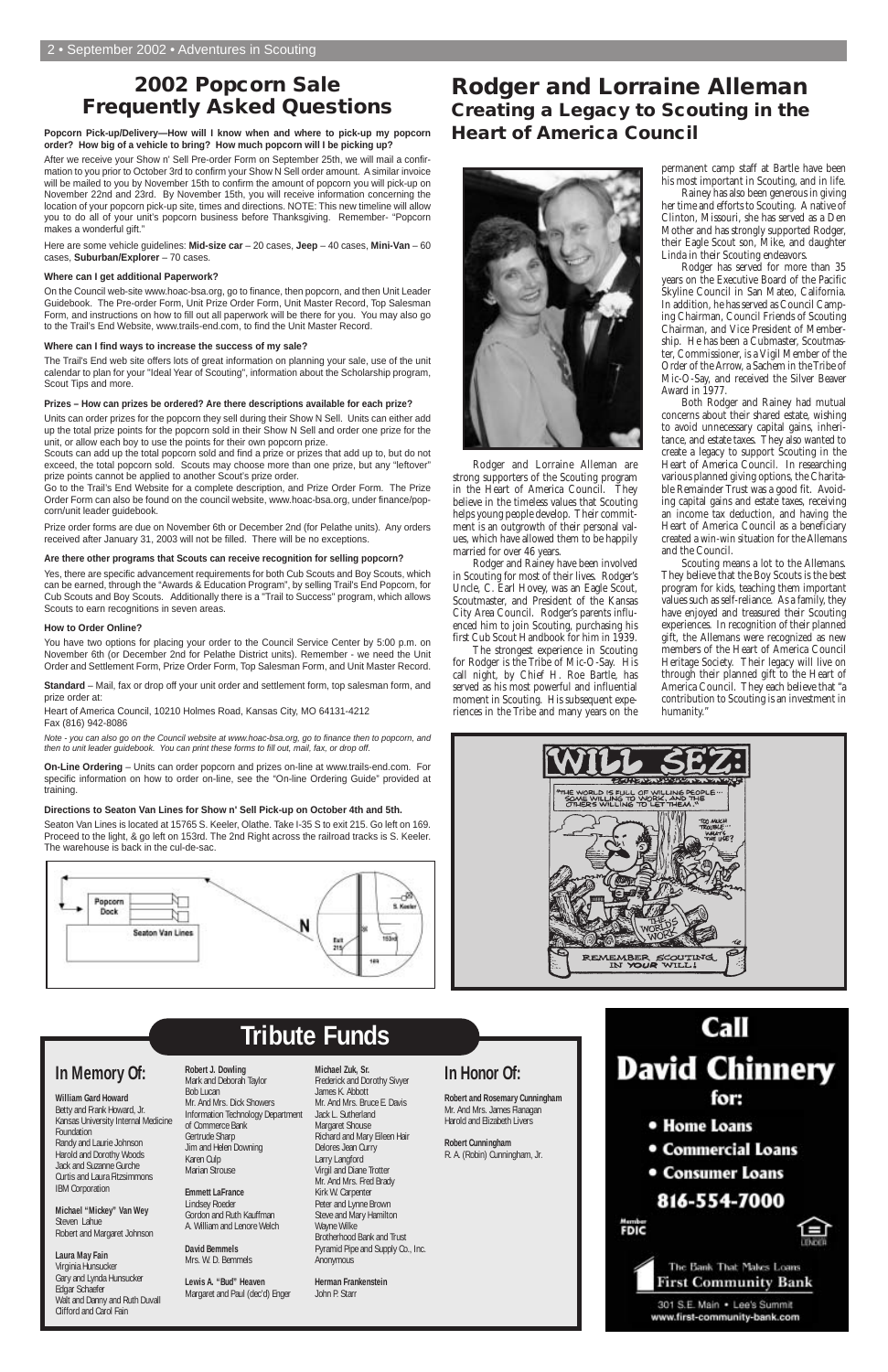**DISTRICT UNIT NAME DISTRICT UNIT NAME**

North Star 1393 Brett Alexander Hoddick North Star 1397 Joshua Morgan Dever North Star 1397 Christopher Ryan Main North Star 1408 Cody Ryan Caraway North Star 1408 Corey Rice Stephens North Star 1408 Robert Duaine Wrisinger North Star 1412 Johnathan Carl Massie

| North Star            | 1418 | <b>Jeffrey Scott Patten</b>  |
|-----------------------|------|------------------------------|
| North Star            | 1447 | Kyle Benjamin Smith          |
| North Star            | 1460 | Michael Roland Tyrone        |
| Northern Tier         | 93   | Jason Reid Bahnson           |
| Northern Tier         | 93   | Michael Thomas Nicks         |
| Northern Tier         | 192  | Robert Francis Maggard       |
| Northern Tier         | 299  | Jason M. Bigler              |
| Northern Tier         | 393  | Bryan Thomas Kokoruda        |
| Pelathe               | 52   | Michael David Ornburn        |
| Pelathe               | 53   | <b>Edward DeLa Torre</b>     |
| Pelathe               | 59   | Kevin Michael Burke          |
| Pelathe               | 61   | <b>Brandon James McGuire</b> |
| Pelathe               | 62   | William R. Crum Jr.          |
| Pelathe               | 62   | <b>Joseph Anthony Yslas</b>  |
| Pelathe               | 6158 | <b>Keith True Garner</b>     |
| <b>Pioneer Trails</b> | 1062 | Marius Kean Johnson          |
| Pioneer Trails        | 1062 | Mark Jason Kuhns             |
| <b>Pioneer Trails</b> | 1084 | Kasper Frank Andersen        |
| <b>Pioneer Trails</b> | 1118 | Nicholas Charles Light       |
| <b>Pioneer Trails</b> | 1148 | Richard Lee Bush             |
| Pioneer Trails        | 1150 | <b>Robert Manuel Curiel</b>  |
| Red-Tailed Hawk 85    |      | Douglas William Link         |
| Red-Tailed Hawk 85    |      | <b>Richard Glenn Weerts</b>  |

Red-Tailed Hawk 122 Kyle Jordan Weinstein Red-Tailed Hawk 324 Jonathan Samuel Lloyd Red-Tailed Hawk 412 Coleman Lee Hambleton Red-Tailed Hawk 412 Mark William Outlaw Red-Tailed Hawk 6783 Samuel Moo Castro

Red-Tailed Hawk 412 Ryan Drew Kurtz Red-Tailed Hawk 785 Cale Layton Larsen

| Thunderbird | 1001 | Christopher L. Riegel          |
|-------------|------|--------------------------------|
| Thunderbird | 1042 | Adam Scott Fischer             |
| Thunderbird | 1042 | Cyrus Ray Hoorfar              |
| Thunderbird | 1110 | <b>Ryan Matthew Kralicek</b>   |
| Thunderbird | 1145 | Kyle Kenneth Guenther          |
| Thunderbird | 1145 | Jacob Pierce Siems             |
| Thunderbird | 1244 | Jason F. Bohnert               |
| Thunderbird | 1244 | Steven Kent Leonard            |
| Thunderbird | 1251 | Chad Allen Anderson            |
| Thunderbird | 1251 | John Franklin Payne II         |
| Thunderbird | 1251 | Alexander Jared Raymond        |
| Thunderbird | 1426 | William Eric Puckhaber         |
| Thunderbird | 1631 | <b>Everett Eugene Cummings</b> |
| Thunderbird | 1661 | <b>Adam Wesley Fredlund</b>    |
| Thunderbird | 2911 | Brian Paul Quinlan             |
| Trail Head  | 10   | John William Bensman           |
| Trail Head  | 261  | Kevin Joseph Burger            |
| Trail Head  | 387  | Eric F. Sisco                  |
| Trail Head  | 395  | Brian Randall Kelly            |
| Trail Head  | 395  | Robert Kenneth Smith           |
| Trail Head  | 396  | Dayton Douglas Blume           |
| Trail Head  | 683  | <b>Adam Conrad Ricketts</b>    |
|             |      |                                |

# Blue Elk 1082 James Robert Piedimonte

# Blue Elk 1138 Jonathan Lee Hathhorn Blue Elk 1175 Josef Nels Frein **DISTRICT UNIT NAME Eagles**

| Blue Elk          | 1175 | Alan Thomas Simpson          |
|-------------------|------|------------------------------|
| <b>Blue Elk</b>   | 1178 | Brian David Warman           |
| <b>Blue Elk</b>   | 1216 | Jordan Wales Cameron         |
| <b>Blue Elk</b>   | 1222 | <b>Brandon Lee Marotz</b>    |
| <b>Blue Elk</b>   | 1246 | Scott Michael Coleman        |
| <b>Blue Elk</b>   | 1310 | Joshua David Richardson      |
| <b>Blue Elk</b>   | 1332 | David Michael Mann           |
| <b>Blue Elk</b>   | 1362 | Christopher Clayton Hafner   |
| <b>Blue Elk</b>   | 6846 | <b>Timothy David Whipple</b> |
| Kaw               | 9    | Nicholas Andrew Muder        |
| Kaw               | 45   | Larry Lee Dunn Jr.           |
| Kaw               | 66   | Christopher J. McCreight     |
| <b>North Star</b> | 1155 | Richard Henry Bradley III    |
| <b>North Star</b> | 1180 | Leo Alphonse Ruhlman Jr.     |
| North Star        | 1180 | Michael Louis Saladino       |
| North Star        | 1314 | Brandon Michael Kimble       |
| North Star        | 1314 | Carlin Owen Leslie           |
| North Star        | 1314 | Stephen John Moore           |
| North Star        | 1314 | Cody Edward Roth             |
| North Star        | 1370 | Steven Edward McKee          |
| North Star        | 1374 | <b>Jared Augustus Mathes</b> |
| North Star        | 1374 | Patrick Bryan Mazi           |
| North Star        | 1393 | Sean Patrick Burton          |
|                   |      |                              |

Unit Leaders look to their commissioners for information about council and district activities. Commissioners, therefore, must work constantly to stay up to date on the programs and procedures units need to safely provide fun and adventure for their Scouts. The purpose of the annual Commissioners' Lunch is to give commissioners the

information they need to do their job.

All members of the Heart of America Council Commissioner Team, including unit commissioners, campsite commissioners, leads, ADCs, District Commissioners,

and Council Commissioners are invited to join us for lunch at noon on Saturday, September 14. The lunch will be held at Camp Naish in the South Camp dining hall. Our program will focus on the new Bear Resident Camp, Venturing, and Scoutreach. We also expect to present the plans for the council's capital campaign, which is currently undergoing a feasibility study and will be presented to the board in September. The cost of the lunch will be \$3 (pay at the door) for an excellent Bar-B-Que buffet. We need you to register however so we can plan to



have the right amount of food! Please register online at www.hoac-bsa.org or call Nancy at the Scout Office to tell her you are planning to be there!

The Camp Commissioner Teams from all three camps are especially invited to this event in order to say "thank you" for the excellent service they provided this past summer. We want

> you to visit with and get to know your district commissioner team and ask that you consider serving as a commissioner yearround! One of our primary goals for this year is to reach the "One Commissioner for every Three Units"

goal. In addition to improving service to our units council-wide, we can become the first major metropolitan area council to achieve this national standard.

I look forward to seeing all of you at the annual Commissioners' Lunch! I know you will receive a great deal of important information and a great opportunity for fellowship. Those of you who will be attending the OA Fall Fellowship at Naish that same weekend can plan on skipping out of your regular lunch plans and enjoy our Bar-B-Que buffet! See you there!

# **Annual Commissioners' Lunch at Naish September 14**

All scouters should mark their calendars for the 12th Annual Heart of America Council College Of Commissioner's Service. The 2003 Session will be held March 7-8, 2003. The College will offer a curriculum of interest to all scouters in all positions of unit leadership. This year's Continuing Education program has been expanded. New courses have been developed for both the Bachelors and Masters Programs. Doctoral Candidates are reminded that now is the time to be developing their thesis for presentation. Dean of the College Bill Anderson is promising a stimulating and rewarding time for all students at the 2003 College. Look for updates and further announcements in the October Adventures in Scouting. For further information on the college, see your District Commissioner.

#### **Mark your calendars Now For 2003 Heart of America Commissioners College**

Effective October 1, 2002 Eagle Scout Rank Applications must come into the council office for Local Council Certification prior to the final Board of Review. At that time the Eagle processor will review the application, verify and make any changes if necessary, then sign/stamp (and date) application as approved by Council Advancement Advisor. The application will then go back to the unit for the final board of review. After this final board of review the application will come back to the council office for the Scout Executive approval, copies will be made, then the application will be mailed to National.

In addition there is a change in procedure for handling the Eagle Certificate when it is received from the National office. When the application comes into the council office for approval it will be returned to the unit with a mailing form attached. The unit will indicate on this form the designated Scouter the Certificate packet is to be mailed to. This form will come back with the Eagle application when it is ready for the final approval by the Scout Executive. The Eagle Certificate packet will be mailed to the unit's designated Scouter.



# **REMINDER of Change in Procedure for Processing Eagle Applications**

In our continuing efforts to promote Catholic Scouting and provide religious emblems opportunities for youth throughout the diocese, the Catholic Committee on Scouting-Camp Fire has appointed Deacon Melvin Browning, of Immaculate Conception Parish, Montrose, as Religious Emblems Coordinator for the Southern Diocesan Region. Lone Bear District is included in this region.

Deacon Browning is a retired fireman and ordained deacon, and comes from a strong scout background, having received the Ad Altare Dei himself. He has also received the Bronze Pelican and St. George Awards. Deacon Browning is available to train religious emblems counselors, teach classes, conduct boards-of-review for boy scout emblems, and provide information about cub scout emblems. He can also give you "up to the minute" information on activities of the committee. I strongly encourage those of you who live in the southern region to take advantage of Deacon Browning's commitment and expertise, and work to enrich the religious emblems programs and opportunities for your scouts. Deacon Browning can be reached at 660-638-4551 or melvinbrowning@juno.com.

# **Catholic Committee Appointment**

Currently, only 5% of all ink jet printer cartridges sold are recycled, leaving the other 95% to needlessly clutter the environment. Members of the Heart of America Council will soon have an opportunity to improve this problem by participating in a new program in which they collect recyclable ink jet cartridges. In addition to being a good conservation project, units will receive \$1 for each recyclable cartridge. The program was designed with Inkjet Collect, a Lenexa, Kansas, recycling manufacturer, to minimize the effort and maximize the return regardless a unit's size. Cub Scouts, Boy Scouts, Venturers and Explorers can preserve our great outdoors while generating money to enjoy it. Watch for more news at your district's Roundtable this fall, or contact Chris Wolfe at cwolfe@bsamail.org for more information.

# **New Recycling Project Will Benefit Scouting and The Environment**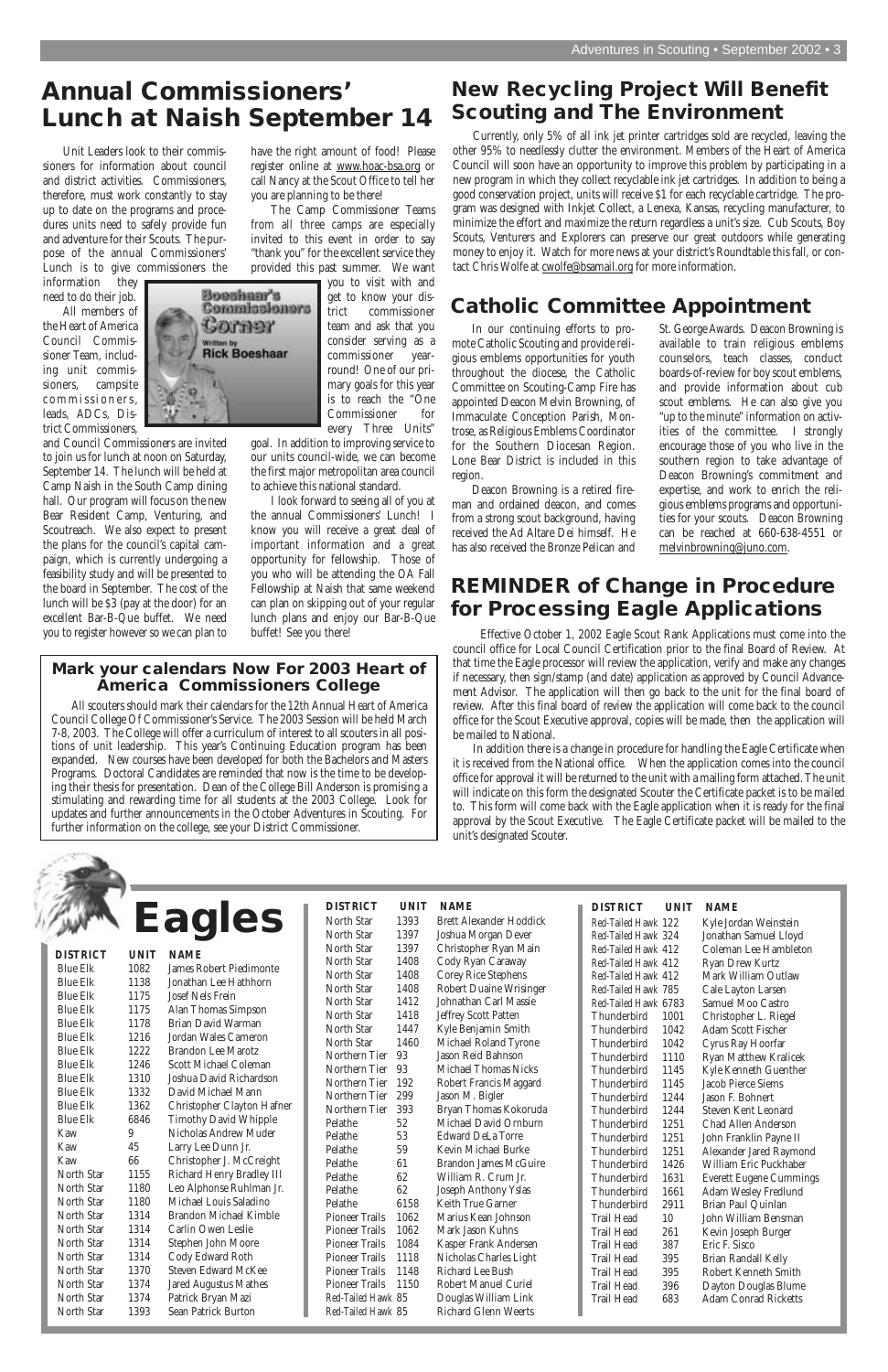**The 2002 School Night to Join Scouting program has many new features and materials designed to make your recruiting efforts easier and more effective.**

# **HERE'S WHAT'S NEW:**



| District:                                                                        |                                                                                                                                                    |
|----------------------------------------------------------------------------------|----------------------------------------------------------------------------------------------------------------------------------------------------|
| Number of flyers needed: ____________ Date needed: __________                    |                                                                                                                                                    |
| (Allow two weeks for printing)<br>Unit School Night Contact:                     |                                                                                                                                                    |
|                                                                                  |                                                                                                                                                    |
| Home Phone: _____________________ Work Phone: __________________________________ |                                                                                                                                                    |
|                                                                                  |                                                                                                                                                    |
| Your flyer will be printed as follows:<br>(please insert needed information)     |                                                                                                                                                    |
|                                                                                  | Cub Scout Pack __________ invites you to join the fun!<br>All boys and their parent(s)/guardian(s) are welcome to attend our<br>joining meeting on |
| $at$ $\qquad \qquad$                                                             |                                                                                                                                                    |
|                                                                                  |                                                                                                                                                    |
| Date for Next Meeting (Automatic Re-flyer):                                      |                                                                                                                                                    |
|                                                                                  |                                                                                                                                                    |
|                                                                                  |                                                                                                                                                    |
| Scouting Posters are available upon request.                                     |                                                                                                                                                    |
| Ves, we would like Scouting Posters<br>Number of Scouting Posters                |                                                                                                                                                    |
|                                                                                  | Please return this form to your District Executive two weeks prior to your School Night<br>Meeting.                                                |
|                                                                                  |                                                                                                                                                    |

# **Unit School Night Flyer Unit School Night Flyer Order Form Order Form**

*Heart of America Council, Boy Scouts of America 10210 Holmes Road, Kansas City, Mo. 64131 816-942-9333 – 800-776-1110 – fax: 816-942-8086*

# **2002 School Night to Join Scouting 2002 School Night to Join Scouting**



**Doors open at 9 am To receive special discount mail or fax ticket form! Order by OCTOBER 4TH please** *SEE YOU AT THE ROYAL!*

# **School Night Free T-Shirt Program**

Every new Scout recruited at School Night in August and September will receive a free Kansas City Chiefs t-shirt. The t-shirt will feature the Chiefs' logo, BSA logo and the phrase, "Official Member of the Chiefs' Scout Team." Tshirts will be distributed at the next Roundtable meeting in your district. The Rules for free t-shirts:

- 1. Only new Scouts will receive t-shirts.
- 2. Your unit must conduct its School Night program in August or September.
- 3. Your unit must turn-in new member applications and fees no later than the next month's roundtable.



**Remember**

To qualify, all August registration forms must be turned in by the September roundtable, and all September registration forms must be turned in by the October roundtable for the t-shirt.

# **Cub Scout Parents' Orientation Guide**

The Cub Scout Parents' Orientation Guide is a pamphlet that will be distributed to all parents attending unit School Night meetings. Let's face it, Scouting has a language all its own. For new people experiencing Scouting for the first time this language can be very confusing. The "Parents' Guide" explains the Cub Scouting program in easy to understand terms. Everything from Tiger Cubs to Webelos, dens to packs, activities and summer programs, to who's my den leader and where do I get the uniform.



# **School Night to Join Scouting Flyer & Poster**

This flyer will be distributed to all boys inviting them to join Scouting. The flyers for your unit will be customized with the specifics for your School Night to Join Scouting program. The back of the flyer will be pre-printed with information about Scouting's programs, answers to frequently asked questions, and the Flying Flyer Fling.

The School Night poster is the same as the front of the flyer. Units can fill in the bottom of the poster with its specific information.



**Option # 1: \$5.00**

*Includes:* Grounds Admission Livestock Show/Judging ADM World of Agriculture Grounds Admission KCPL Petting Zoo Marketplace Shops Scavenger Hunt (**Earn American Royal Badge**) American Royal Museum

Scout Troop/Pack/Den/Name

**Option # 2: \$10.00**

*Includes:* PRCA Rodeo featuring Jerry Diaz Livestock Show/Judging American Royal Museum ADM World of Agriculture KCPL Petting Zoo Marketplace Shops Scavenger Hunt (**Earn American Royal Badge**)

#### **Option # 3: \$8.00**

*Includes:* Ranch Rodeo Quarter Horse Show Grounds Admission ADM World of Agriculture KCPL Petting Zoo Marketplace Shops American Royal Museum Scavenger Hunt (**Earn American Royal Badge**)

| E-Mail       |  |                                                                                                                              |                             |                            |                                                                                                                                          |                                          |
|--------------|--|------------------------------------------------------------------------------------------------------------------------------|-----------------------------|----------------------------|------------------------------------------------------------------------------------------------------------------------------------------|------------------------------------------|
|              |  | □ Check □ Visa □ MasterCard □ Discover □ American Express                                                                    |                             |                            |                                                                                                                                          |                                          |
|              |  |                                                                                                                              |                             |                            |                                                                                                                                          | Exp. Date                                |
|              |  |                                                                                                                              |                             |                            |                                                                                                                                          |                                          |
| # of Tickets |  | <b>Boy Scout</b><br>Day                                                                                                      | Date                        | Price Per<br><b>Ticket</b> | Total<br>Amount                                                                                                                          | Seat Location<br>(office use only)       |
|              |  | <b>Livestock Show</b><br>Opt. #1                                                                                             | Saturday<br>Oct. 26th       | \$5.00                     |                                                                                                                                          |                                          |
|              |  | Rodeo<br>Opt. #2                                                                                                             | Sunday<br>Oct. 27th         | \$10.00                    |                                                                                                                                          |                                          |
|              |  | Ranch Rodeo<br><b>Quarter Horse</b><br>Opt. #3                                                                               | <b>Saturday</b><br>Nov. 2nd | \$8.00                     |                                                                                                                                          |                                          |
|              |  |                                                                                                                              | <b>Service Charge:</b>      |                            | \$<br>3.00                                                                                                                               |                                          |
|              |  |                                                                                                                              | <b>Total Amount Due:</b>    |                            |                                                                                                                                          |                                          |
| MAIL         |  | American Royal Group Sales<br><b>ORDER</b> 1701 American Royal Court<br>TO: Kansas City, Missouri 64102<br>c/o Peggy Freeman |                             |                            | Contact Peggy at the American Royal<br>with questions or concerns**<br>Telephone - (816) 221-9800 ext 120<br>E-Mail - argroups@birch.net | Fax - (816) 221-8189 (expedited service) |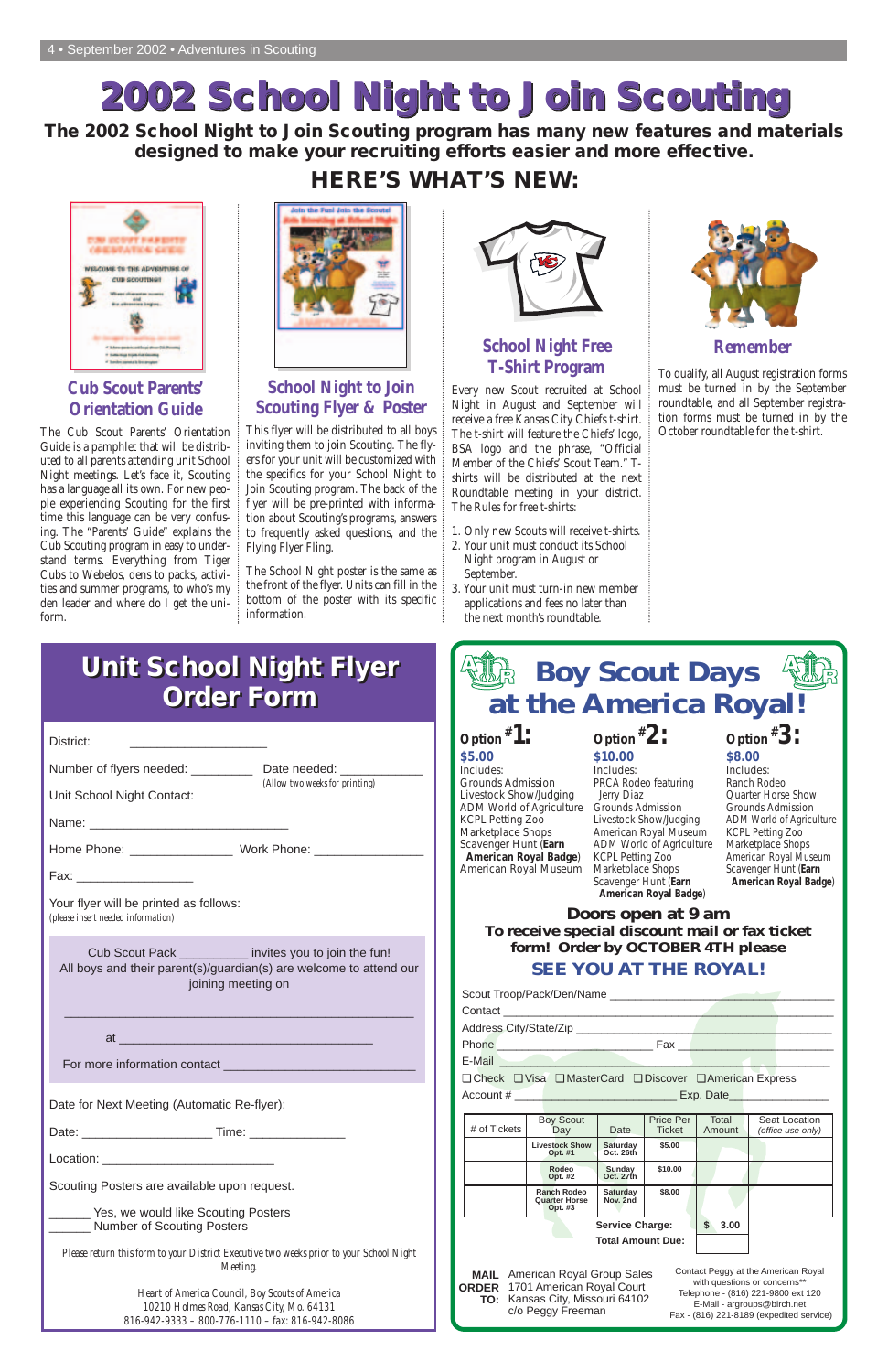# **Urban Scouting Downtown Barbeque**

# **\$6.00 Donation Per Person or Packets of 20 Tickets for \$100.00**

Proceeds will benefit the yourth of the Urban Scouting Program

**5th Annual Urban Scouting Barbeque Friday, September 20, 2002 11:00 a.m. until 1:30 p.m. Rain or Shine!**

located on the corner of 12th and Wyandotte in Downtown Kansas City, Missouri

Come and enjoy a Kansas City Hamburger or Hotdog, baked beans, chips, and soda while supporting the Urban Scouting Program of the Heart of America Council. To purchase a ticket or a packet of twenty (20) tickets, simply call the Boy Scout contact below. Tickets will be available the day of the event!

> **For more information or to purchase tickets contact:** Charles Flowers, Urban Scouting Director at Boy Scouts of America 10210 Holmes Road Kansas City, MO 64131 (816) 942-9333



#### **ADVENTURES IN SCOUTING**

Published January, February, March, April, May, June/July, August, September, October, November/December by the Heart of America Council, Boy Scouts of America. Mailed without charge to all Cubmasters, assistant Cubmasters, den leaders, den leader coaches, Webelos leaders, Scoutmasters, assistant Scoutmasters, Team Coaches, Explorer Advisors, assistant Explorer Advisors, Venturing crew leaders, unit chairmen, chartered organization representatives, district committee, all commissioners, all board members, and can be found on our website, www.hoac-bsa.org

| <b>PRESIDENT</b>       |
|------------------------|
| David M. Lockton       |
| <b>VICE PRESIDENTS</b> |
| Clifford W. Illig      |
| Thomas J. McCullough   |
| Debra K. Turpin        |
| David J. Zimmer        |

E. Frank Ellis

**TREASURER** Stephen M. Clifford

David A. Fenley

**COUNCIL COMMISSIONER** Richard T. Boeshaar

**LEGAL COUNSEL SCOUT EXECUTIVE** James J. Terry **EDITOR**

Lori Gooding



# **September**

- **2** Labor Day Service Center & Scout Shop closed
- **4** Day Camp Recognition, Heart of America Council Service Center
- **7** Bartle Work Day, H. Roe Bartle Scout Reservation
- **7** Rosh Hashanah
- **9** Fast of Gedaliah
- **10** Executive Board Meeting, Downtown Marriot
- **11** Pow Wow Committee Meeting, Heart of America Council Service Center
- **11** Camp Committee Meeting, Heart of America Council Service Center
- **13** Woodbadge 1st Weekend, Rotary Youth Camp
- **13** OA Fall Fellowship
- **14** Popcorn Sale Begins

**14** Commissioner's Luncheon, "September 7, 2002", Theodore Naish Scout Reservation

- **16** Yom Kippur
- **18** Good Turn Committee Meeting, Heart of America Council Service Center
- **21** Bartle Work Day, H. Roe Bartle Scout Reservation
- **21** Climbing Program, See Registration Form, Theodore Naish Scout Reservation
- **21** COPE Weekend, See Registration Form, Theodore Naish Scout Reservation
- **23** Autumn Begins
- **25** Popcorn Show-N-Sell due, Heart of America Council Service Center
- **27** Woodbadge 2nd Weekend, Theodore Naish Scout Reservation
- **28** Shemini Atzeret
- **29** Simchat Torah

# **October**

- **2** Venturing Officer's Meeting, TBA
- **2** Day Camp Staff Meeting, Heart of America Council Service Center
- **4** Show-N-Sell Distribution, Seaton Van Lines in Olathe
- **5** Bartle Work Day, H. Roe Bartle Scout Reservation
- **5** Naish Work Day, Naish Scout Reservation
- **5** OA Vigil Banquet, Naish Scout Reservation
- **8** Executive Committee Meeting, Indian Hills Country Club
- **9** Pow Wow Staff Meeting, Heart of America Council Service Center
- **9** SNAWS, Heart of America Council Service Center
- **12** COPE Weekend, Theodore Naish Scout Reservation
- **12** Climbing Program, Theodore Naish Scout Reservation
- **14** Columbus Day
- **16** BS Camp Draw, Heart of America Council Service Center
- **16** Council Training Committee Meeting, Heart of America Council Service Center
- **17** BS Camp Draw, Heart of America Council Service Center
- **19** Bartle Work Day, H. Roe Bartle Scout Reservation
- **19** Climbing Program, Theodore Naish Scout Reservation
- **19** COPE Weekend, Theodore Naish Scout Reservation
- **23** Good Turn Committee Meeting, Heart of America Council Service Center
- **26** Naish Work Day, Naish Scout Reservation
- **26** Boo at the Zoo
- **27** Hoshanah Rabbah
- **29** Council Commissioner's Meeting, Heart of America Council Service Center
- **31** Halloween

# **Council Calendar**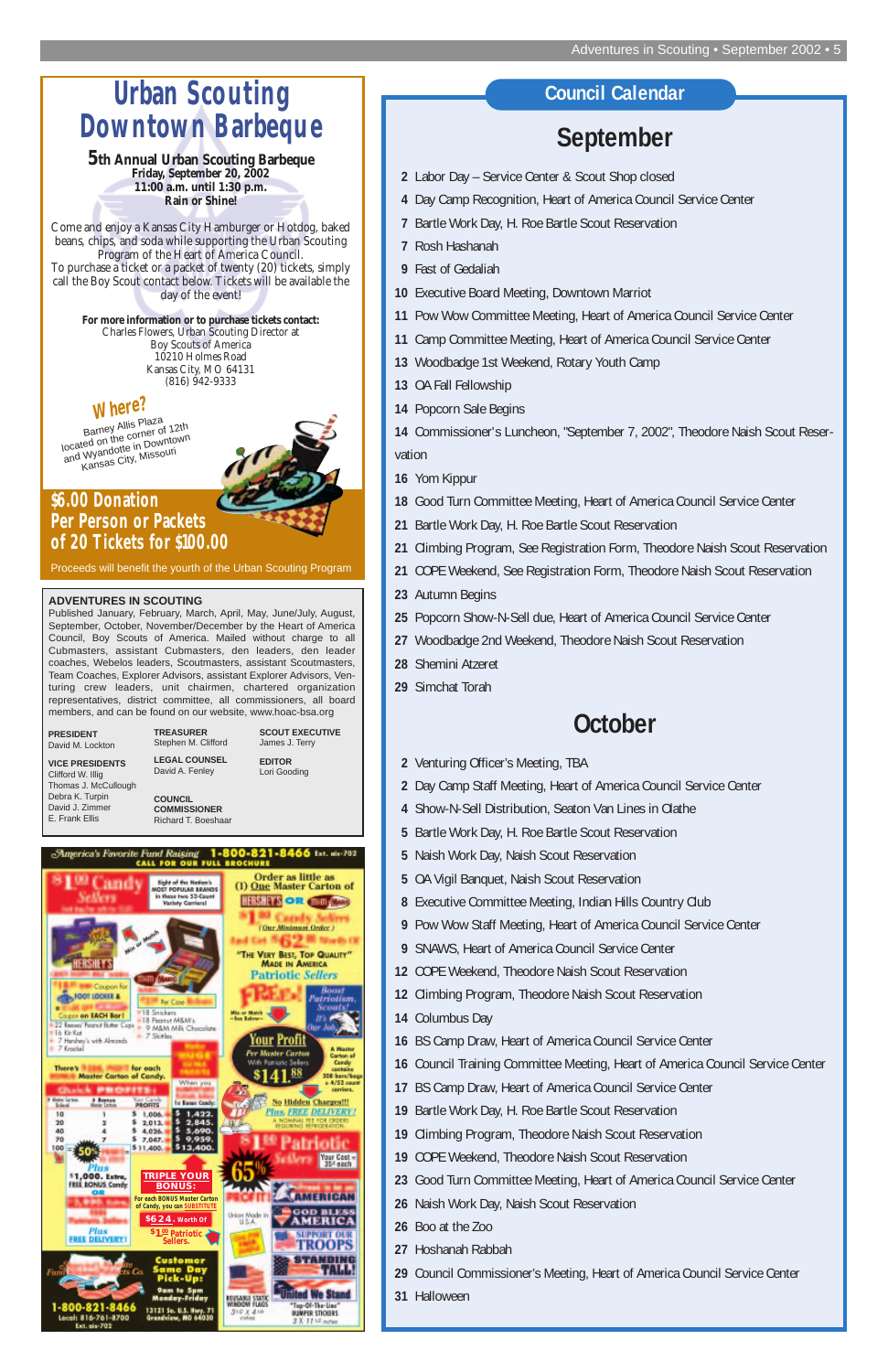Training

# **Health and Safety**

л H

л

п

П

H

There have been several inquiries about requirements for tour permits as it pertains to trips where aquatic activities will be taking place. At least one leader needs to be trained in Safe Swim Defense and/or Safety Afloat. These training courses are offered at both the Bartle and Naish Scout Reservations during summer camp. During the remainder of the year, these courses, along with Climb On Safely and Youth Protection are offered at the district level. Please contact your district training chairman, or check the council online calendar for a training course near you.

National Tour Permit Requirements. The procedure for filing a National Tour Permit, is as follows:

- Submission 30 days prior to your trip
- Complete the form in full including insurance information.
- Day time telephone number for questions
- Location for overnight lodging if applicable
- Safe Swim Defense/Safety Afloat information

The above are several of the points that have caused delays in processing tour permits through the regional office. Please complete your permit in full before your activity.

**WHAT A SUMMER! – It Was Hot! – It Was Rainy! – But, Boy Was It Fun! And Now Let's Start Planning For Next Summer.**

# **For 2003 Summer Camping**

The 2003 camp draw will be held on October 16 and 17, 2002. The schedule will be as follows:

#### **WEDNESDAY, OCTOBER 16, 2002**

- 6:30 p.m. single units that camped 100 or more Scouts and full-time leaders
- 6:45 p.m. single units that camped 80-99 Scouts and full-time leaders
- 7:15 p.m. single units that camped 60-79 Scouts and full-time leaders
- 8:00 p.m. single units that camped 40-59 Scouts and full-time leaders

#### **THURSDAY, OCTOBER 17, 2002**

- 6:00 p.m. single units that camped 20-39 Scouts and full-time leaders
- 8:00 p. m. single and combined units that camped



19 or less Scouts and full-time leaders

- 8:45 p.m. combined units of any number based on camp, campsite availability
- Single units only.
- Multiple units two small units **(in council only)** may combine as long as their total number of Scouts who attended the 2001 or 2002 camping season does not exceed that draw's limit. There must be a separate draw card (maximum of 2) for each unit.

Draw position is based on 2001 or 2002 *actual* camp attendance (whichever is highest). To be included in a specific draw you *must* have had the proper #'s in 2001 or 2002 camp attendance and be prepared to sign-up the minimum in that draw for 2003.

Out-of-council troops will be placed on November 1, 2002.

Troops are required to pay a non-refundable deposit of \$25.00 per Scout and leader at the draw.

**NOTE:** Information will be mailed to each troop during late summer. Please refer to this mailing for specific details and explanation of the draw.

# **Den Chief Training Registration Let The Magic Begin – Pow Wow 2002 Truman High School**

Check-in Time Starts @8:30 AM Program: 9:00 AM – 3:00 PM Pow Wow Closing Ceremony: 3:15 PM

Keep a copy of this registration form for your records.

|                                                                                                                                                      | Fees: Make check payable to Heart                                                                                                                                                                                                                                                   |  |
|------------------------------------------------------------------------------------------------------------------------------------------------------|-------------------------------------------------------------------------------------------------------------------------------------------------------------------------------------------------------------------------------------------------------------------------------------|--|
| Please Print and fill in All of the following information:                                                                                           |                                                                                                                                                                                                                                                                                     |  |
|                                                                                                                                                      |                                                                                                                                                                                                                                                                                     |  |
|                                                                                                                                                      | <b>Heart of America Council</b>                                                                                                                                                                                                                                                     |  |
|                                                                                                                                                      | P.O. Box 414177                                                                                                                                                                                                                                                                     |  |
|                                                                                                                                                      | Kansas City, Mo. 64141-4177                                                                                                                                                                                                                                                         |  |
|                                                                                                                                                      | Registration Fee: \$10.00                                                                                                                                                                                                                                                           |  |
|                                                                                                                                                      | $S$ (1-6801-700-20)                                                                                                                                                                                                                                                                 |  |
| __ Blue Elk<br>$\frac{1}{2}$ Kaw<br><b>Solution</b> North Star<br><b>Pioneer Trails</b><br><b>Twin Rivers</b><br>Red Tailed Hawk<br><b>Trailhead</b> | Includes Den Chief book, trained<br>strip, Pow Wow patch and all pro-<br>gram supplies.<br>Lunch: $$5.50$<br>(optional, pre-order only)<br>Or you can bring your own. There<br>won't be time to leave the building<br>for fast food.<br><b>Total Amount Enclosed</b>                |  |
|                                                                                                                                                      | City: ___________________________State: ________________Zip: ___________________<br>To understand what your Boy Scout is learning as a Den Chief, an<br>adult should accompany him to the Den Chief Training<br>Do you need any type of physical arrangements or assistance? If so, |  |

#### **Let The Magic Begin – Pow Wow 2002 Den Chief Training**

November 2, 2002 Truman High School 3301 S. Noland Road Independence, Mo. 64055

Pre-registration a must

# **No Walk-ins**

Bring an adult so they can learn what your Den Chief duties are

**Register early –** Will only accept the first 100 registrations

Fee: \$10.00 (includes Den Chief handbook, trained strip, Pow Wow patch and all program supplies.)

Lunch: Bring your own or pre-order a Pow Wow lunch @\$5.50

#### **Lunch menu:** Catered by Mr. Goodcents

8 inch Submarine sandwich Soup – Vegetable Beef or Chicken Noodle Cookie Drink

> Check-in . . . . . . . . . . . . . . 8:30 AM Program . . . . . . . . . . . . . . . 9:00 AM – 3:00 PM Closing Ceremony . . . . . . . 3:15 PM

> > Questions call: Mary 913-385-2851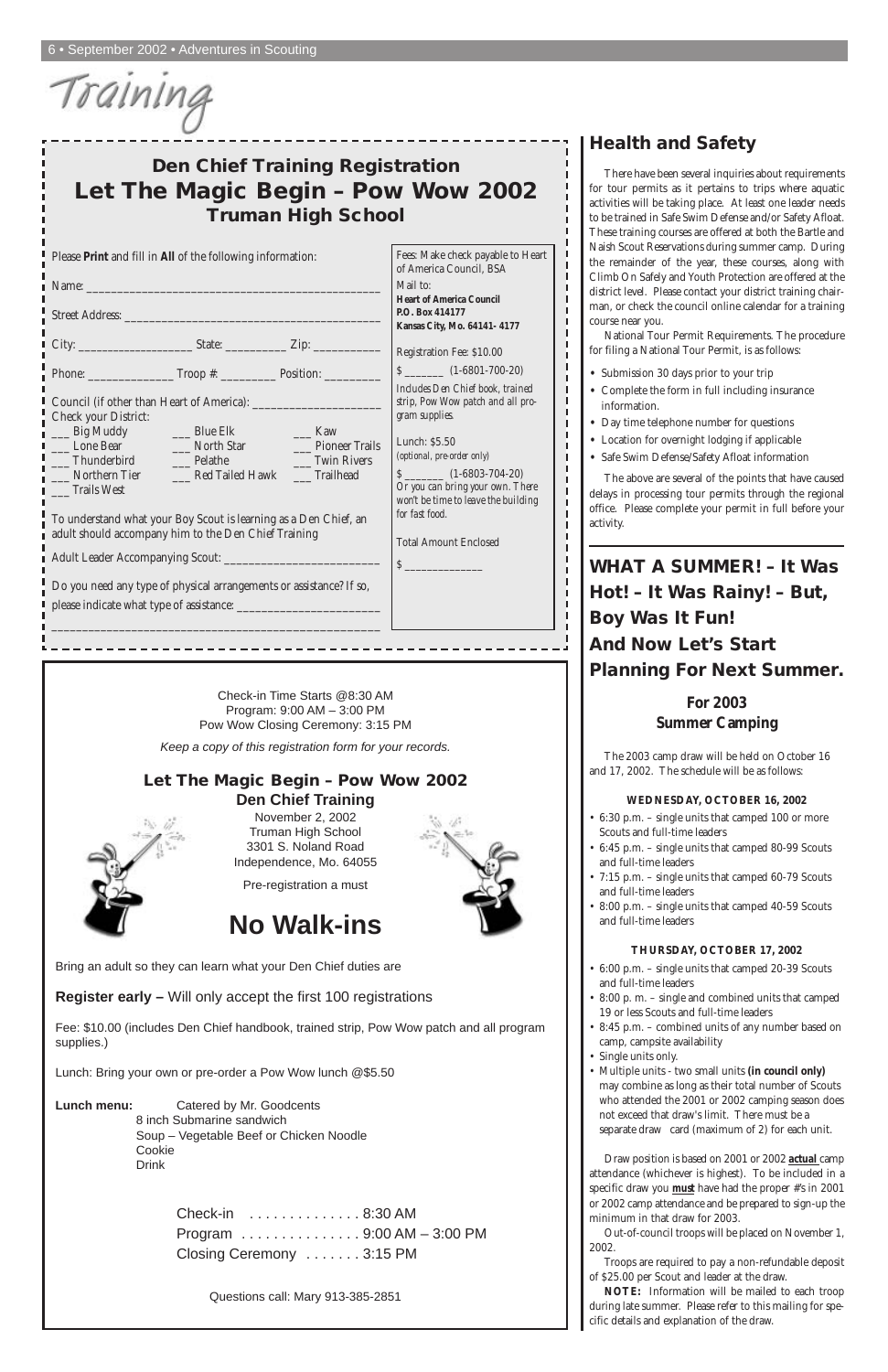Camping

# **Wild Wild West – Webelos Camp 2002**

During the thirteen sessions of Webelos Resident Camp this summer, approximately 3,700 Scouts and 2,500 Scouters were at Camp Naish. Camp Staff members greeted the Scouts and Scouters with hats and bandanas. The "good guys" wore tan hats, while the "bad guys" wore black hats. **The "GOOD GUYS" outnumbered the "BAD GUYS" 20 to 1.**



A big hit this year among the Scouts was the opportunity to "capture" leaders and staff that were "wanted". The Scouts then took the fugitives to the Commissioners who "locked" them up in the Camp Naish "Jail" or put them in the "Stockade". To get out of jail the fugitive was required to sing a Cub Scout Song to the "jury" (the jury was anyone that happened to be around the jail area at the appropriate time). There were a few people that sounded so bad, they were required to spend extra time in jail.

The program this year was expanded to allow Webelos to have more choices. While all the programs were valuable lessons for every Scout, some of the favorites included Bouldering, Pellet Guns, and of course the Rockets.



Some packs hiked parts of the Rimrock Trail, worked on conservation projects that benefited the camp, or performed general maintenance at campsites around camp. Just about everyone participated in the T-shirt tie dying. From the looks of some of the shirts that were produced, there are quite a few future artists in our ranks.

Even though there were some HOT days and some WET days, we still had fun in the "Old West". Some of the leaders even got to have "chow" in a tent.

Next year's Webelos Camp is already in the planning stages. **Do you have a suggestion for the theme next year?** Send your ideas to naish@hoac-bsa.org or fax them to 816-942-8086 or mail them to the PROGRAM SERVICES

DEPARTMENT, HOAC, 10210 HOLMES RD, KANSAS CITY, MO 64131-4212.



# **COME JOIN US FOR WORK DAYS**



Bartle. A wide variety of projects are scheduled and include painting, basic building repair, roofing, equipment maintenance and general clean up. If you or your unit possess a particular trade or skill and you would like to help be sure to sign up for a workday and indicate your specific areas of expertise.

BARTLE workdays are open to any adult (age 18 and above) who pre-registers with the Council Service Center prior to the workday.

NAISH workdays are open to ALL registered Boy Scouts and Scouters.

Workday sign up forms are available on the Council Website (www.hoac-bsa.org), at your district's roundtable, or in the Council Service Center's RESOURCE CENTER on the first floor.

To make special arrangements for a specific work project complete the SHORT TERM CAMPING RESERVA-TION FORM which is also available on the website, at roundtables and in the Resource Center. Indicate what specific project you would like to work on or call the Ranger to find out what is available. (NAISH # 913-422-1035 or BARTLE # 417-646-8115).

# **INTERESTED IN BEING ON CAMP STAFF NEXT YEAR?**



Get a copy of the HOAC Camp Staff Application from the Council web page or in the Resource Center and return it to the Camping Services Office at the Council Service Center. Interviews will be held in the winter. You will be notified by mail of the interview dates and times.

# **ROTARY CAMP**

\_\_\_ Scout Campers and \_\_\_ Volunteer Staffers attended Rotary Camp in Lee's Summit, Missouri. Merit Badges included Energy, Astronomy, Space Exploration, Swimming and Leatherwork. Order of the Arrow ceremonies included new Ordeal and Brotherhood members. With every passing year, Rotary camp keeps getting better. It is all because of volunteers and their dedication to the Scouts they lead and serve..

## **2002 Cub Scout Pow Wow**



You don't want to miss this years Pow Wow it will be held November 2nd at Truman High School in Independence. Cost if registered by October 4, 2002 is \$8. Registrations forms are available from roundtable, the resource area of the Scout office, and downloadable from the Heart Of America website www.hoac-bsa.org.

Each district has set an attendance goal. Your attendance can help make that goal. We have many new and exciting courses available. Review a registration form to see which course you would like to attend.

# **FALL FELLOWSHIP**

#### **September 13-15, 2002**

The OA Fall Fellowship is fast approaching. Has your unit made reservations yet? Will you be there to join in the fun and fellowship? Don't miss the last Lodge gathering of 2002. Registration forms are available on the HOAC website (www.hoac-bsa.org) or in the Resource Center on the first floor of the Council Service Center.

Don't forget that Health Forms and 2-Deep Trained Leadership are required at all Scouting Events and Activities.

Don't miss the Chapter Elections, Chapter Sport Competitions, Lodge Elections, Dance Team Performances, Patch Trading, Vigil Honor Call Out and of course the Fellowship and Fun.

See You There!

# **WHEN DOES YOUR CHAPTER MEET?**



Visit the Council's Website (www.hoac-bsa.org). Click on your district and follow the links to the Order of the Arrow Meeting dates on the Council Web Based Calendar.

# **2003 WINTER BANQUET**

#### **Keep this date in mind – January 4, 2003.**

That is the date of the first Lodge gathering of the new year. Details on location and registration will be available soon.

**Webelos Camp Draw for the 2003 Camping Season**



The Webelos Camp Draw for the 2003 Camping Season is Saturday, January 25, 2003. The location will be announced in the information packet in mid-November. Webelos Camp 2003 starts on Sunday, June 29, 2003 and runs through Tuesday, August 12, 2003.

**Have a great school year and see you at the draw!**

| <b>BARTLE WORKDAYS</b> | <b>NAISH WORKDAYS</b> |
|------------------------|-----------------------|
| September 7, 2002      | October 5, 2002       |
| September 21, 2002     | October 25, 2002      |
| October 5, 2002        | March 1, 2003         |
| October 19, 2002       | March 22, 2002        |
| January 25, 2003       | April 26, 2003        |
| February 8, 2003       |                       |
| February 22, 2003      |                       |
| March 8, 2003          |                       |
| March 22, 2003         |                       |
| April 12, 2002         |                       |
| April 26, 2003         |                       |
| May 3, 2003            |                       |
| May 17, 2003           |                       |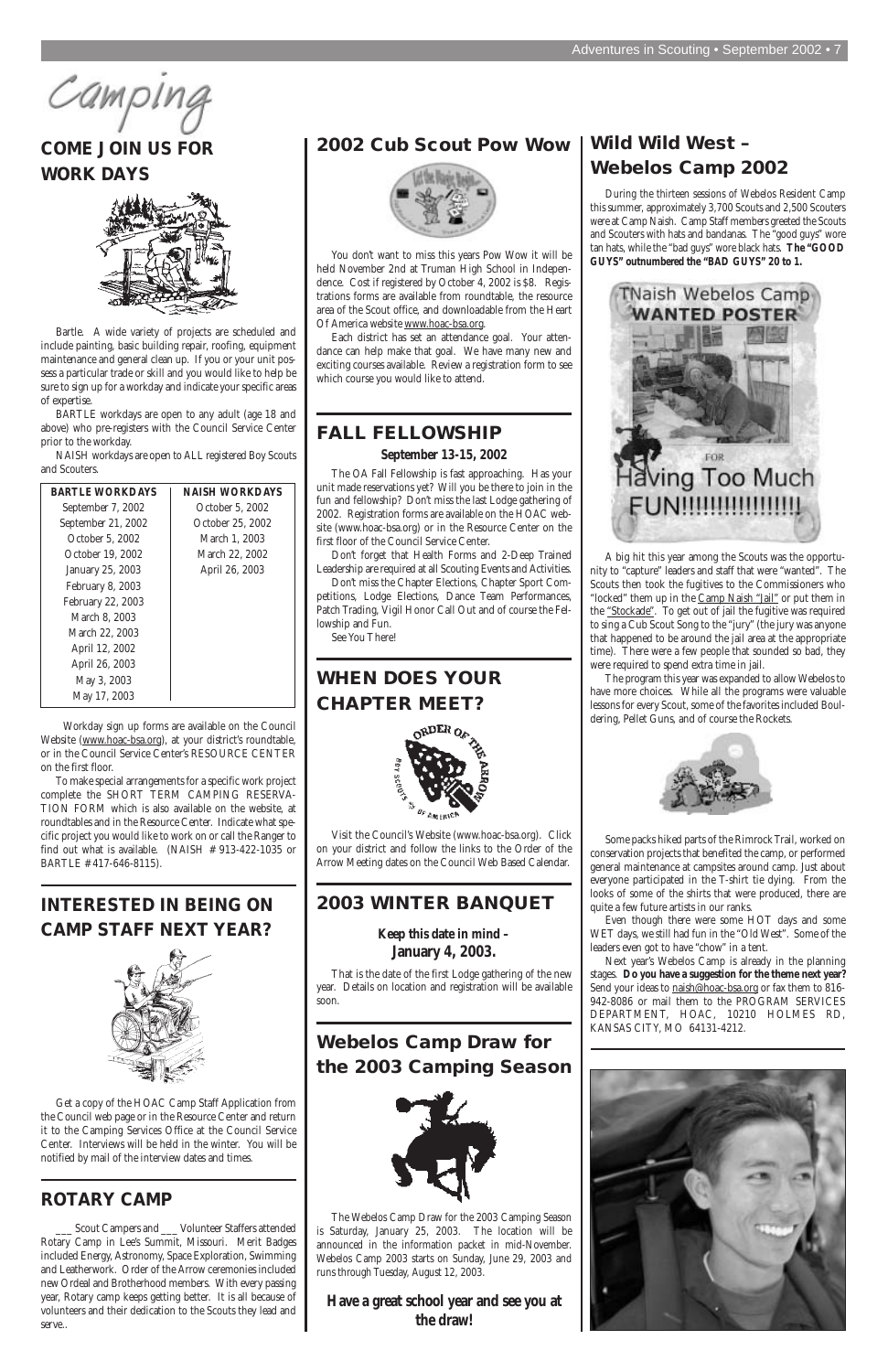#### **September**

- **5** Cub Scout, Boy Scout, Venturing Leader Roundtable/Order of the Arrow Chapter Meeting/Eagle Board of Reviews/Merit Badge Counselor Training/Youth Protection Training/Fast Start Training 7:00pm for Boy Scout, 7:30pm for Cub Scout & Venturing, Bingham 7th Grade Center, 1716 S. Speck Road Independence, MO
- **6** Blue Elk District Popcorn Training, 7:00 9:00pm, Bingham 7th Grade Center, 1716 S. Speck Road Independence, MO
- **10** New Leader Essentials, 7:30pm, Beacon Heights Community of Christ Church, 19402 E. Holke Rd., Independence, MO
- **12** Commissioner's Meeting, 7:30pm, Liberty Street Community of Christ Church, 416 N. Liberty Street Independence, MO
- **20-21** Webelos Leader Training, Friday starting at 6:00pm thru Saturday at 2:30pm, Beacon Heights Community of Christ Church, 19402 E. Holke Rd., Independence, MO
- **21** Blue Elk Pinewood Derby, 9:00am, Sports City, 425 NE Wock Avenue, Blue Springs, MO
- **21** Scoutmaster and Assistant Scoutmaster Training, 8:00am 5:00pm, Beacon Heights Community of Christ Church, 19402 E. Holke Rd., Independence, MO
- **21** Boy Scout Junior Leader Training, 8:30am, Beacon Heights Community of Christ Church, 19402 E. Holke Rd., Independence, MO
- **21** Boy Scout Leader Supplemental Training, 8:30am 4:30pm, Beacon Heights Community of Christ Church, 19402 E. Holke Rd., Independence, MO
- **24** Troop Committee Training, 6:30pm 9:30pm, Beacon Heights Community of Christ Church, 19402 E. Holke Rd., Independence, MO

- **14** 3rd Annual Blue Elk Golf Tournament
- **17** Annual Business Meeting, 7:30pm, Bingham 7th Grade Center, 1716 S. Speck Road Independence, MO

#### **October**

- **3** Cub Scout, Boy Scout, Venturing Leader Roundtable/Order of the Arrow Chapter Meeting/Eagle Board of Reviews/Youth Protection Training, 7:00pm for Boy Scout, 7:30pm for Cub Scout & Venturing, Bingham 7th Grade Center, 1716 S. Speck Road Independence, MO
- **4** Show 'n' Sell Popcorn Pick-up
- **4-5** Introduction to Outdoor Leader Skills Boy Scout, Friday starting at 6:00pm thru Saturday at 5:00pm, Beacon Heights Community of Christ Church, 19402 E. Holke Rd., Independence, MO
- **5** New Leader Essentials and Cub Scout Specific Training/New Leader Essentials: 8:00am – 10:30am/Youth Protection: 10:30am – 12:00pm/Cub Scout Specific: 1:00pm – 3:30pm St. Peter Methodist Church, 3609 SW 7 Highway, Blue Springs, MO
- **5** Venture Leader Training, 8:30am 4:30pm, St. Peter's Methodist Church, 3609 S.W. 7 Highway, Blue Springs, MO
- **10** Commissioner's Meeting, 7:30pm, Liberty Street Community of Christ

Church, 416 N. Liberty Street Independence, MO

Blue Elk is holding a district-wide Pinewood Derby on September 21st, 2002. The event will be open to all Blue Elk units who wish to participate. The new Sports City complex in Blue Springs will be host to the friendly competition. Watch for information at the September Roundtable. For questions, please contact Bill Boyce at 816-229-4122, or *Frances Hunley* at 816-942-9333 ext. 183 or fhunley@bsamail.org. We hope to see you there!

**18-20** Camporee

**26** Blue and Gold Workshop, 8:30 – 11:00am, Beacon Heights Community of Christ Church, 19402 E. Holke Rd., Independence, MO

**26** Tiger Cub Boo at the Zoo

# **Calendar of Events**

#### **New Leaders**

*Fast Start:*  September Roundtable *New Leader Essentials:* Saturday, October 5th – Cost: \$3.00 *Youth Protection:*  September Roundtable, October Roundtable, & Saturday, October 5th **Cub Scout Leaders** *Webelos Leader training:*  Friday, September 20th (overnight) through the 21st \*\*Pre-registration required by September 13th – Cost: \$10.00 *Cub Scout Specific:*  Saturday, October 5th – Cost: \$3.00 *Blue and Gold Workshop:* Saturday, October 26th \*\*Pre-registration required by October 12th – Cost: \$5.00 **Boy Scout Leaders** *New Leader Essentials:*  Tuesday, September 10th *Scoutmaster & Asst. Scoutmaster:*  Saturday, September 21st *Troop Committee Training:*  Tuesday, September 24th *The Outdoor Program:*  Friday, October 4th (overnight) through the 5th *\*\*These trainings are intended to be taken in sequence. The cost for the entire block of training is \$27.00. Fast Start and New Leader Essentials are required to take the remaining three courses. You must pre-register by September 5th. For questions, please contact Scott Howell at 796- 3747.*

*Boy Scout Leader Supplemental:*  Saturday, September 21st \*\*Pre-registration is required by September 5th – Cost: \$6.00 **Boy Scouts** *Boy Scout Junior Leader Training:* 

Saturday, September 21st \*\*Pre-registration is required by September 5th – Cost: \$9.00

#### **Blue & Gold Workshop**

Need ideas for your Blue & Gold Banquet? Not sure how to plan it? Tired of the same old decorations and program? Then join us for a Blue & Gold Workshop on Saturday, October 26, 2002, 8:30 a.m. to 11:00 a.m., at Beacon Heights Community of Christ Church. Registration fee is \$5 and the deadline is October 12, 2002. Please mail registration form with \$5 fee to: Blue Elk Blue & Gold Workshop, Attn: Frances Hunley, Heart of America Council, BSA, P.O. Box 414177, Kansas City, MO 64141. Please make checks payable to HOAC. Registration forms and information will also be available at Roundtables. For more information contact *Frances Hunley*, 816-942-9333, extension 183, or *Joy Freeland*, 816-478-2449, timandjoy.mo@netzero.net.

#### **QUALIT**

**District Chair:** Dr. David Rock . . . . . . . . . B816-521-2700 **District Commissioner: Vice Chair of Operations: Vice Chair of Program: Vice Chair of Hum.Res: Vice Chair of Finance:** Growth/ Membership Chair: **Advancement Chair: Training Chair: District Director: District Executive:** 

| Ron Karst H816-229-6381          |
|----------------------------------|
| Ken Zelk   B816-373-4800         |
| Marvin Sands  H816-373-1212      |
|                                  |
| Howard Sheehy  H816-373-6104     |
| Margaret Johnson H816-373-8213   |
| David Anderson  H816-358-4686    |
| Tom Newhard  H816-254-6447       |
| Britt Davis  B816-942-9333x124   |
| Frances Hunley B816-942-9333x183 |
|                                  |

## **2002 Pinewood Derby**

#### **Blue Elk District Business Meeting and Election**

The Blue Elk district will be holding its Annual Business meeting and Election on Thursday, October 17th at 7:30pm. It will be held at the Bingham 7th Grade Center in the

large classroom. The elections for District Chair, District Vice-Chairs, and Members-atlarge for the district will be held at this time. If you would like to nominate someone for one of these positions, please send your recommendations to:

**Heart of America Council, Blue Elk District Nominating Committee Chair, 10210 Holmes Road, Kansas City, MO 64131**

#### **Eagle Board of Reviews**

Eagle Boards of Review are conducted at monthly Roundtable meetings. Please call *Leonard Jones* at (B) 816-471-5584 or (H) 816- 229-4690 at least two weeks before the Roundtable that you wish to have the Eagle Board of Review.



#### **Popcorn Fundraiser**

Has your unit signed up to sell popcorn this year? If not, make sure to do so at the September Roundtable or send in your commitment form to the Council Service Center right now. Popcorn sales begin Saturday, September 14th and end Sunday, November 3rd. Show N Sell is encouraged as a great way to show the product and sell it on the spot. This year, prizes will be awarded directly through Trails End, and online popcorn and prize ordering is available. To learn more, come to Blue Elk's district popcorn training on Friday, September 6th, or attend any other training in the Council to earn 32% profit. For details, please call *Gordon Corcoran* at 816-796-3798 or *Frances Hunley* at 816-942-9333ext. 183.

#### **School Night to Join Scouting**

Fall recruitment is already well under way this year. Participating in a school night is one of the best ways to build your unit's numbers in both youth participation and adult leadership. Turn in your flyer order form early to allow ample production and planning time. All Scouts recruited at a school night in August or September will receive a Kansas City Chiefs Scouting T-shirt. Remember, if your unit's school night is this month, new member applications and fees are due no later than the October Roundtable to receive the t-shirt. Boy Scouts can earn a new Recruiter patch September through December by inviting and successfully getting friends to join. To learn more, please contact *Margaret Johnson*, Growth Chair at 816-373-8213, or the Council Service Center at 816-942-9333.

#### **Beautiful Blue Elk Golf Tournament**

Gear up and get ready to tee-off at the 3rd Annual Blue Elk Golf Tournament. The event will take place on October 14th at the Drumm Farm Golf Course. A single-person participant fee is \$125, or get a four-player team together for \$500. A donation of \$5,000 earns you or your company the Title sponsorship, \$2,500 for the Dinner sponsorship, or \$1,000 to be a Hole sponsor. To be a sponsor or participate, please contact *Britt Davis* at the Council Service Center at 816-942-9333 ext. 124 or by email at jdavis@bsamail.org.

#### **Summertime Fun**

Blue Elk troops, packs, and crews once again had a great summer of camping and outdoor experiences. The opportunities to take part in outdoor programs were endless, and we hope that every unit had the chance to enjoy the activities. A big thank you goes out to all of the leaders and volunteers that help make our camps possible. The young men and women would not have such a terrific experience without you!

# **Training Opportunities Everywhere!**

Is every leader in your unit trained in his or her position? Have your leaders been to Youth Protection training? Have the youth in your unit viewed the youth protection videos? Every Cub Scout, Boy Scout, and Venturer deserves a trained leader, and during the next two months there are opportunities everywhere. Please refer to the district calendar for specific dates, times, and locations for the countless training offered in September and October.

#### **BLUE ELK 2002 DISTRICT LEADERSHIP**

**Britt Davis,** *jdavis@bsamail.org* **Ross Pfannenstiel,** *rpfannen@bsamail.org* **Frances Hunley,** *fhunley@bsamail.org*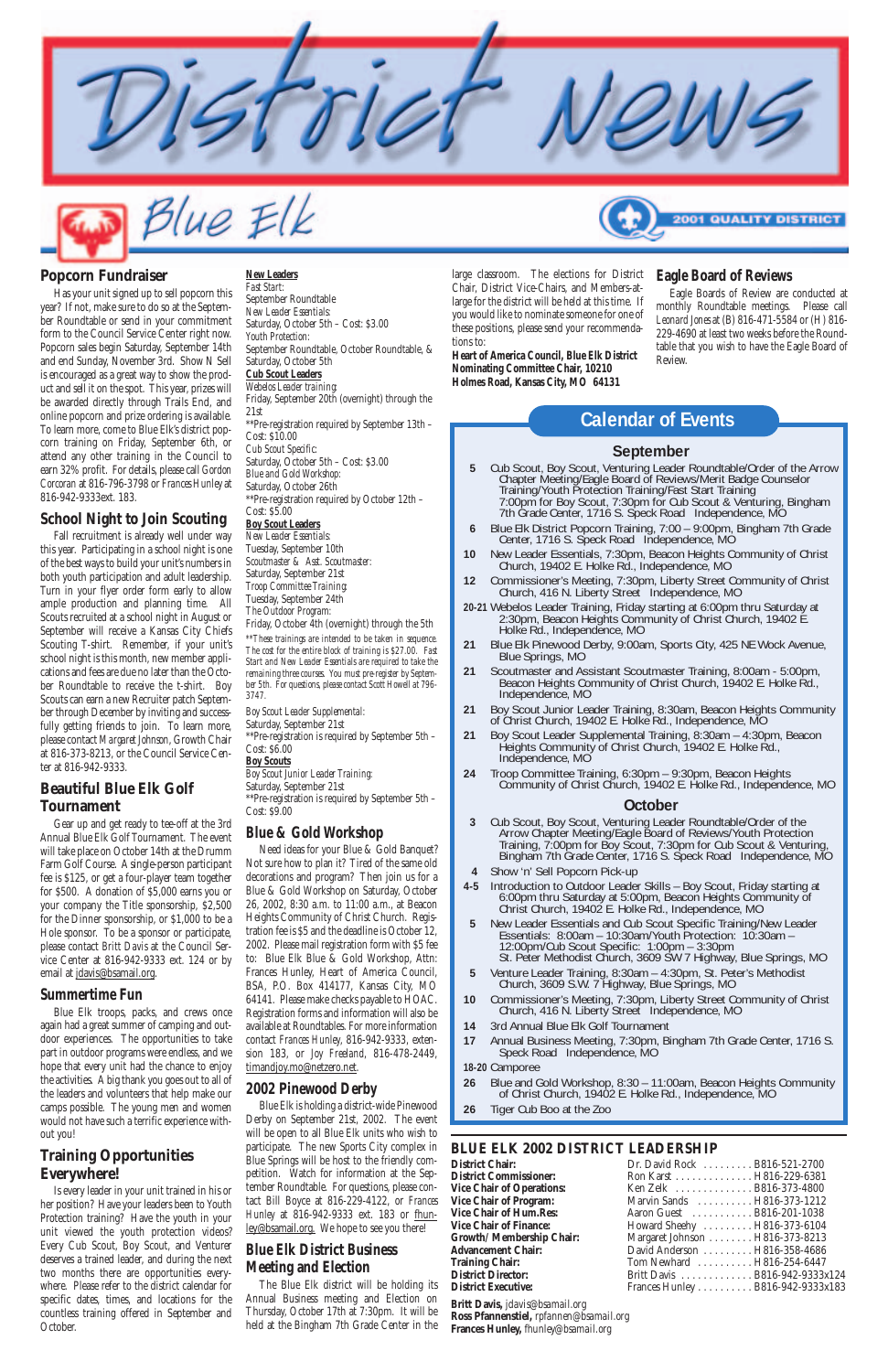

more information or questions, please contact Lisa Hayes at the Council Service Center or call Christy Hall, our 2003 Family Friends of Scouting Chairman at 913-268- 8607. We, as the Northern Tier District have the opportunity to show our support to the Scouting Program. Friends of Scouting is such a vital part of our program. It is used to help support our leaders in their needed training, preserving both the Naish and Bartle Scout Reservations that we all enjoy year after year, and that needed help for camp, uniforms, or registration fees for those Scouts that may need a little help. Let's gear up for another phenomenal year in our support of Scouting through Friends of Scouting.

Speaking of Friends of Scouting, let's give a warm Northern Tier Salute to General Electric Employers Reinsurance Corporation. They are one of the many corporations who support not only our District, but also the Council through Friends of Scouting. This year General Electric-Employers Reinsurance Corporation came out with their team to deliver a check to the Heart of America Council with balloons and many smiling faces including our very own Leroy Unruh of Troop 93. Theresa Swartwood led the team in showing their great support. Thank you General Electric-Employers Reinsurance for your support to the incredible program of Scouting. We salute you.



#### **Notice of District Election**

Pursuant to District Election Procedures, all voting members (i.e., registered Charter Organization Representatives and registered Members-at-Large) of the Northern Tier District are notified that a District Election will be conducted on October 10, 2002 at 6:30 PM, at Community Covenant Church located at 7230 Quivira Road, Shawnee Mission, KS. A nominating committee chaired by Bill Henderson has been formed to assemble slates of candidates to serve in elective offices for the district. Nominations will be accepted from the date of this notice through October 1, 2002. Nominations must be submitted by mail or facsimile to *Lisa R. Hayes*, **HOAC, BSA, 10210 Holmes Road, Kansas City, MO 69131- 4212**, and FAX 816-942-8086. Nominations received by mail or facsimile after October 1, 2002, **WILL NOT** be considered.



# **Popcorn Sign-Up**

Can you believe it? Popcorn is just around the corner. Please use the sign up form in your Program Planning Packet to sign up your unit today. Remember, 32% of all sales go directly to your unit. Sign up will be available at all Roundtables and training will be available August 27th at the Heart of America Council Service Center. For questions and more information please contact Lisa Hayes, District Executive at 816-942-9333 ext. 172. I look forward to a popping great year for popcorn.

#### **Fishing Clinic at Roses Pond in Sar Ko Par Trails Park**

This year's Cub Scout Fishing Clinic was a grand success. Over 400 participants were registered to have a fun filled family day in the park. The day was filled with sunshine and laughter as both youth and adults were catching everything from the big fish to the big clam. What a great day! Just look at a few of the pictures we took. A picture truly can say a thousand words. Thank you so much to Craig Johnson and his partner Mike from the Kansas Wild Life and Recreation for coming out to give a great class to the young Cub Scouts on how to safe fish and the many fish that are in Roses Pond and for the grand finales they handed out fishing tackle boxes and a goody bag to every youth. We thank you for a great day and the Northern Tier Salutes you all for coming out to share the day with us. Take a look!



#### **Fall Round-Up Recruitment Season is Here**

At the July 25th Fall Recruitment Training your Pack Fall Recruitment Chairman should have received their School Night Materials for the 2002 Fall Recruitment Year. The information included was the Fall Recruitment Posters, Parent Guides, a Cub Scout Packet and a Tiger Cub Packet. This training was critical for each pack so that you have the resources available and the tools for a successful recruitment in 2002.

If your unit has not signed up for your scheduled Fall Round Up Date, it is critical that your Fall Round Up Unit Contact call Regina Scarsella, District Fall Round Up Chairman at 913-268-3479 or Wendy Richardson, District Membership Chairman at 913-268-0103 or email at wendyr2192@earthlink.net to confirm your Fall Round Up date. This information is important so that we can assist your unit with any help needed for a successful recruitment year, and the opportunity to schedule Boy Talks at your schools.

For more information or questions please contact:

*Regina Scarsella*, District Fall Round Up Chairman, 913-268-3479 *Wendy Richardson*, District Membership Chairman, 913-268-0103 or email wendyr2192@earthlink.net *Lisa Hayes*, District Executive 816-942-9333 or email lhayes@bsamail.org

# **Friends of Scouting 2003**

It's not too early to sign your unit up for Friends of Scouting. The response was fantastic at our June Planning Fair. September is right around the corner and units are ready to go. Remember, free rank advancement to all units upon reaching their Friends of Scouting Unit goal and participation goal to December 31st, 2003. For

#### **September**

- **5** District Roundtable, Prairie Elementary, 67th & Mission
- **7** Basic Adult Leader Outdoor Orientation Training Begins at 9:00a.m. and concludes at 5:00, (For Den Leaders, Cubmasters and Outdoor Activities Chairman), Johnson County Disciples, 11411 W 71st Terrace.
- **10** Youth Protection Begins at 7:00p.m. & New Leader Essentials Training Begins at 8:30 Location TBA
- **12** District Committee Meeting 6:30 p.m., Community Covenant Church, 7230 Quivera Rd.
- **12** District Commissioners Meeting 7:30 p.m., Community Covenant Church, 7230 Quivera Rd.
- **17** Scoutmaster/Assistant Job Specific Training Location TBA
- **19** District Eagle Board of Reviews 6:30 p.m. Church of Jesus Christ of Latter Day Saints 7845 Allman
- **24** Scoutmaster/Assistant Job Specific Training Location TBA
- **27** Cuboree 2002 Located in Cub World at Camp Naish. Check in begins at 6:00p.m. in Cub World. You can now download the Cuboree 2002 Registration Packet by going to the Council web-site at www.hoac-bsa.org, click on Northern Tier. For questions or more information please contact Phil Park, Cuboree Chairman at 913- 831-3634.
- **28** Cuboree 2002 Located in Cub World at Camp Naish. Check out is from 4:00p.m. -5:00p.m. See you there.

#### **October**

- **1** Scoutmaster/Assistant Job Specific Training Location TBA
- **3** District Roundtable Village Presbyterian
- **4** Introduction to Outdoor Leader Skills Training Begins at 7:00p.m. Location TBA
- **5** Introduction to Outdoor Leader Skills Training Location TBA
- **6** Introduction to Outdoor Leader Skills Training Concludes and 12:00 noon Location TBA
- **8** Youth Protection Begins at 7:00p.m. & New Leader Essentials Training Begins at 8:30 Location TBA
- **10** District Committee Meeting 6:30 p.m., Community Covenant Church, 7230 Quivera Rd.
- **10** District Commissioners Meeting 7:30 p.m., Community Covenant Church, 7230 Quivera Rd.
- **12** Webelos Leader Outdoor Training Begins at 8:00 a.m. Location TBA
- **13** Webelos Leader Outdoor Training Concludes at 12:00 noon Location TBA
- **15** Cub Scout Job Specific Training 7:00p.m.-10:00p.m. Located at Asbury United Methodist Church
- **17** District Eagle Board of Reviews 6:30 p.m. Church of Jesus Christ of Latter Day Saints 7845 Allman
- **18** District Camporee Located at 91st & Monticello Rd at Monticello Park
- **19** District Camporee Located at 91st & Monticello Rd at Monticello Park
- **20** District Camporee Located at 91st & Monticello Rd at Monticello Park (optional)

# **Calendar of Events**

#### **KEEP THIS INFO CLOSE! IMPORTANT PHONE NUMBERS TO ANSWER YOUR QUESTIONS**

**HOAC Fax** (816) 942-8086

**HOAC Website** http://www/hoac-bsa.org **District Executive** Lisa Hayes . . . . . . . . (816) 942-9333 ext. 172 lhayes@bsamail.org **District Commissioner** Mark Warnick . . . . (913)-268-6260 **District Activities Chairman** Steve Springer . . . . . (913) 631-4215 **District Advancement Chairman** Judy Tuckness . . . . . (913) 268-9996 **District Camping Chairman** Gene Adams . . . . . . (913) 362-4509 **District Membership Chairman** Wendy Richardson . (913) 268-0103 District Training Chairman<br> **Condinator**Dave Sultz
........ (913) -381-7824 Dave Sultz . . . . . . . . (913)-381-7824 **Boy Scout Training Coordinator** John Forsyth . . . . . . (913)-341-5061<br>**Youth Protection and Safety** Judy Yeager . . . . . . . (913)-362-2029 **Judy Yeager . . . . . . . . (913)-362-2029 Training Registrar** Bob Wasser . . . . . . . (913)-631-2702 Lori Kearns . . . . . . . (913) 583-1011 Dave Sultz . . . . . . . . . (913) 381-7824 **Commissioner** Mike Blinn . . . . . . . (913) 432-5446 **Ron Bonewits . . . . . . (913) 631-2165 Venturing Roundtable Commissioner** Gordon Kauffman . . (913)-677-3080

**District Chairman** Skip Peavey . . . . . . . (913) 661-9999 **District Vice- Chairman** Bill Henderson . . . . (913) 268-6260 **District Cub Scout Roundtable District Cub Scout District Boy Scout Roundtable District Boy Scout**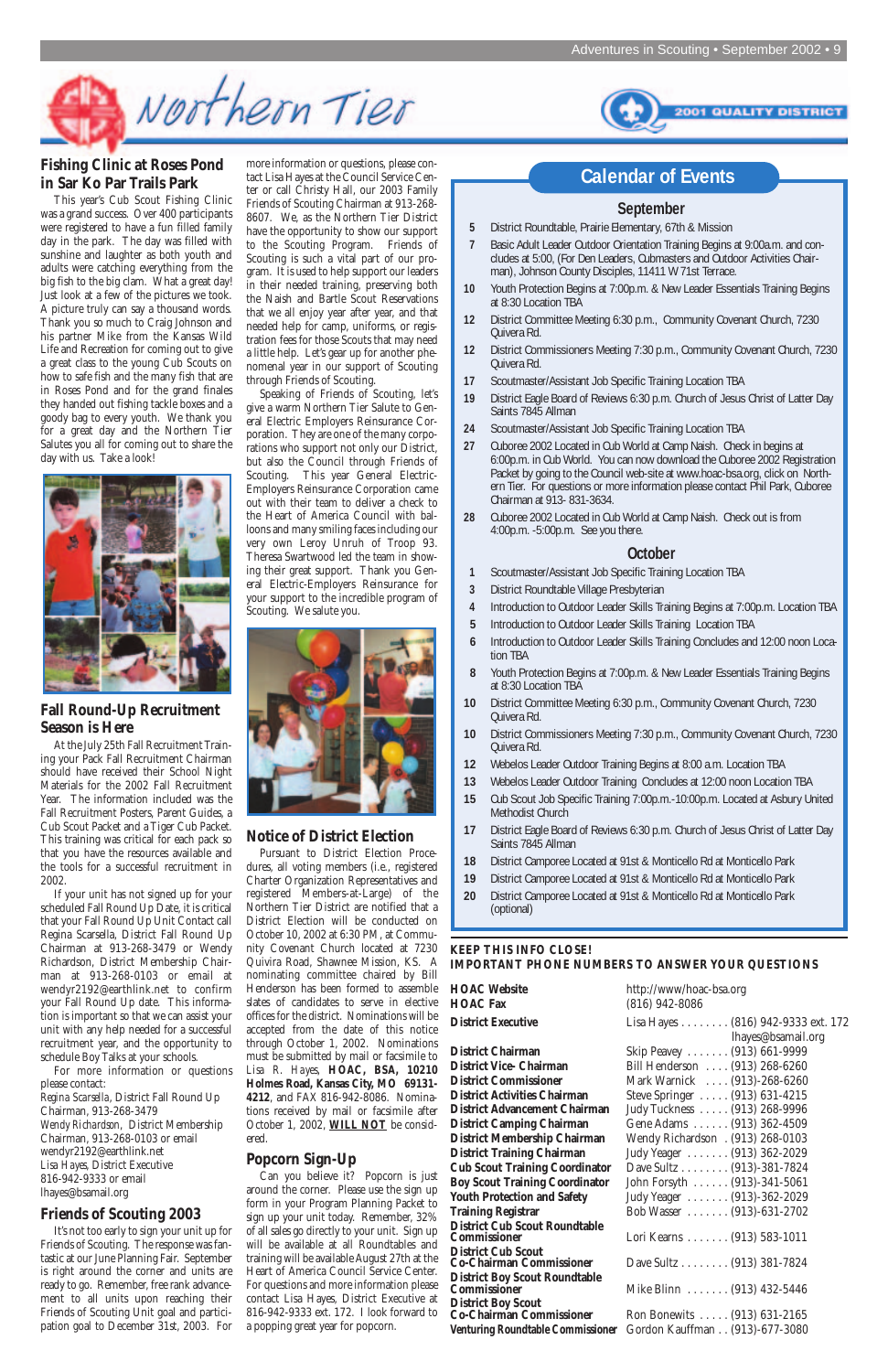

# **November 3, 2002 Whitney M. Young Award Dinner**

We will honor two exceptional citizens for their tireless service to the youth of our community. Plan now to join us for this memorable evening. Tickets are available for table sponsors in the amount of \$1,500 or \$75.00 per person. For more information contact *Roman Lee* or *Dusty Boatright* at 816-942- 9333.

# **2002 Fall Camporee**

Lewis and Clark Corps of Discovery!!! This historic theme will be carried out through various activities such as pioneering, cooking, nature, and first aid. Registration will be available at the September Roundtable.

# **2002 Fall Round-Up**



Sponsored by Fuddruckers – Scouting Field of Dreams. If we build a quality recruitment program, the boys will come. It is very important that every boy has the opportunity to join the Scouting Adventure. Make sure you contact *Matt Gettys, Roman Lee* or *Brian Tobler* at 816-942-9333 to print flyers or get any other needed materials to make your unit's Fall Round-up a success!!

#### **Don't miss out on the adventure!**

**WHEN:** October 11-13, 2002 **WHERE:** Theodore Naish Scout Reservation **COST:** \$8.00 per person

**Registration must be completed by the October 4, 2002 Roundtable.** For additional information, contact *Michael Grimaldi*, Activities Coordinator at 816-363-7949

**2002 Fall Round-Up Turn In Dates:**

**September 19, 2002** Pizza Hut, 7624 Wornall Road 6:00 – 7:30 p.m.

**September 26, 2002** Gregg Community Center, 1600 E. 17th 6:00 – 7:30 p.m.

**October 3, 2002** District Roundtable Central United Methodist Church 7:30 – 9:00 p.m.

Units may turn in all new applications on any of these dates. Come on out, have a good time and let's make Pioneer Trails a QUALITY DISTRICT again.

#### **Training Dates:**

Pioneer Trail

**Saturday, September 28, 2002** Part 1 – Basic Leadership Essential Training United Methodist Church 7:00 p.m. – 4:00 p.m. ALL SCOUT LEADERS WILL BE ATTENDING

**Part 2 – Wednesday, October 2, 2002** 7:30 a.m. – 9:00 p.m. Location to be announced

**Part 3 – Saturday & Sunday, October 5 & 6, 2002** 8:00 a.m. Saturday – 12:00 Noon Sunday Location to be announced REQUIRED FOR ALL LEADERS WHO CAMP WITH THEIR SCOUT UNIT

Youth Protection Training will be offered at all Roundtables. Please call *Pat Saviano* at 816-822-1826 to pre-arrange your unit's training.

> District Roundtable Central United Methodist Church 7:30 p.m. – 9:00 p.m.

# **Tigers, Wolves, Bears, and Webelos**

Recollect, everyone! Tigers are critical in organizing other healthy dens in your pack. Young Tiger dens provide a family atmosphere of shared leadership, a simple and instant award system, and inexpensive family fun. The parent(s)/guardian(s) in your Tiger den will take on

#### **September**

- **5** Roundtable
- **5** Youth Protection
- **5** Order of the Arrow Chapter Meeting
- **10** Commissioner's Meeting
- **17** District Committee Meeting
- **19** Fall Recruitment Turn in 1
- **21** Basic Leader Training
- **26** Fall Recruitment Turn in 2
- **26** Basic Leader Training

### **October**

- **2** Basic Leader Training
- **3** Roundtable
- **3** Youth Protection Training
- **3** OA Chapter 9 Meeting
- 

**3** MB Counselor Training **5-6** Leadership Training - Overnight **15** PT Annual Business Meeting

# **Calendar of Events**

### **K.C. at Night Alert**

Mark your calendars this year for Friday, November 1st, 2002. This will be the date for the 3rd annual "Kansas City at Night". John Holt, Anchorman of WDAF-TV FOX 4 News will resume his honorary chair position for this year's event. A limit of 180 registered Explorers will be able to participate in "Kansas City at Night", with a first come first serve sign-up. A price of \$30.00 per person will include a shirt, food, and transportation for the event. This event will be fun-filled, and all night long. We will be touring and visiting different sites and locations throughout Kansas City. Last year we toured and visited the following places: Sprint I-MAX, Kansas City Zoo, Kansas City Metro PD (K-9 & Helicopter Police Units), Arrowhead Stadium, Cook Composites and Polymers, Mix 93.3 Radio, WDAF-TV FOX 4, Independence Fire Department, AMF Bowling, and Cerner Corporation. We will be looking to tour more sites this year!

More detailed information about "K. C. at Night" will be included in the upcoming issues of "Adventures in Scouting" and Exploring's "Life Choices". Additional information will be mailed to all Explorer Posts, and can be seen on the council's website: www.hoac-bsa.org, under Learning for Life.

With your help, we will continue to build this event into one of the strongest programs provided by the Heart of America Council. It's time to get excited!

# **Fall 2002 Recruitment News**

Here is some information about the 2002 fall recruitment process.

The spring 2002 career interest survey results have been converted into Excel database form this past May/June. We are currently preparing for surveys to be distributed to schools for the fall process. We will be contacting each post in regards to disbursement of this information to each advisor. We recommend that you decide on the First Meeting date as soon as possible, so that all of us can prepare adequately for this event. We would like to stress to all posts that a 15-day advanced notice is needed by the Exploring Division for requesting mailing labels for your mailings of first meeting recruitment letters. This will allow us to accommodate the demand of this procedure, so that we may fulfill everyone's requests in a timely fashion. This will lead to a successful first meeting and fall recruitment.

More information will be sent out to all post advisors. If you have questions about fall recruitment, please call the Exploring Division at 816-942-9333.

#### **Charter Renewal Notice**

The 2002 charter renewal process will be coming up fast. This is the time of the year that each chartered organization renews their membership with the Exploring Division at the Council Service Center. Adult and youth leadership is updated and all **outstanding** fees are paid.

The Exploring staff will be putting together 2002 renewal packets for each post. These packets will be available to the posts for your first nighter. At this time, we can meet before or after the meeting and complete the paperwork to have ready for turn-in. We can hold the paperwork for money turn-in, if a check or funds need to be sent in. This will help all of us to get this paperwork out of the way and completed on time before your respected date of recharter. Almost all registered post's renewal due date is December 31, 2002. Additions and/or subtractions can then be made at any time after the paperwork is turned in. We must have this information so that everyone is accounted for and will be insured for all post activities.

Just remember that a twenty-dollar reorganization fee will be required to recharter your post. There is also the seven dollars per adult/youth fee for participants. Our recruited volunteer cluster chairs will be aiding in this process. This new structure should prompt a speedier process for us all.

# **Excellence Award**

The 2002 National Exploring Excellence Award forms are on hand at the Exploring office. These forms track what each post has done in the past year, and what the post is working on for this current year. We would like to work towards accomplishing one hundred percent of all posts reaching excellence status. For a post to qualify as a national Exploring Excellence Post, a post must achieve 6 of 10 objectives. The five starred (\*) items are required, plus one additional item = six in total. This is a great way to plan out your year and to have your post recognized for its major accomplishments in Exploring. Let's take time to complete this form and have it turned in to the LFL/Exploring Offices at recharter time.

- **1. Training**
- **2. Two-Deep Leadership**
- **3. Officers**
- **4. Super-activity**
- **5. Program**
- **7. First Meeting**
- **8. Participation**
- **9. Post Committee**
- **10. On-Time Renewal**
- See application for explanation of each.

#### **Exploring Division Contacts:**

Glen Steenberger (816) 942-9333 ext: 166 gsteenbe@bsamail.org **Adam Berthot** (816) 942-9333 ext: 170 aberthot@bsamail.org **Emily Minear** (816) 942-9333 ext: 177 eminear@bsamail.org





*Youth in Venture Crews 2778, 2200,*

*2450, and 2345 attend a youth leadership conference in Cleveland, Ohio on June 21st through 23rd. This Conference was sponsored by Alpha Phi Alpha Fraternity, Inc.*

leadership roles for years to come. For more information about your Tiger den, contact Julie Hill – 816-361-3385.

### **2002 Popcorn**

The popcorn sale begins on Saturday, September 14, 2002. Your chance to get trained will be Thursday, September 13 at the Council Service Center – 7:00 p.m. Don't miss your chance to be part of this exciting and rewarding fundraising event.

#### **PIONEER TRAILS 2002 DISTRICT COMMITTEE**

| Chairman                        | David Disney  816-753-0438                      |
|---------------------------------|-------------------------------------------------|
| Vice-Chairman                   | Fred DeFeo  816-942-0675                        |
| Vice-Chairman                   | Dennis Cross  816-444-7989                      |
| <b>Commissioner</b>             | Bruce Allen 816-361-8159                        |
| <b>Camping Chairman</b>         | Jay Reed 816-228-4438                           |
| <b>Activities Chairman</b>      | Michael Grimaldi  816-363-7949                  |
| <b>Advancement Chairman</b>     | Lloyd Lazarus 816-942-8174                      |
| <b>Membership Chair</b>         | Julie Hill 816-361-3385                         |
| Mic-O-Say Memorial Team         | Don O, Neal $\ldots \ldots \ldots 816-924-6567$ |
| <b>Publicity/PR</b>             | Carol Jean DeFeo  816-942-0675                  |
| Relationships                   | John Voss 913-652-0280                          |
| <b>Scouts with Disabilities</b> | Carole Gaither  816-523-5380                    |
| <b>Training</b>                 | Norm Kahn 913-341-4792                          |
| <b>District Director</b>        | Matt Gettys 816-942-9333, ext. 171              |
| <b>Sr. District Executive</b>   | Roman Lee 816-942-9333, ext. 147                |
| <b>District Executive</b>       | Brian Tobler 816-942-9333, ext. 185             |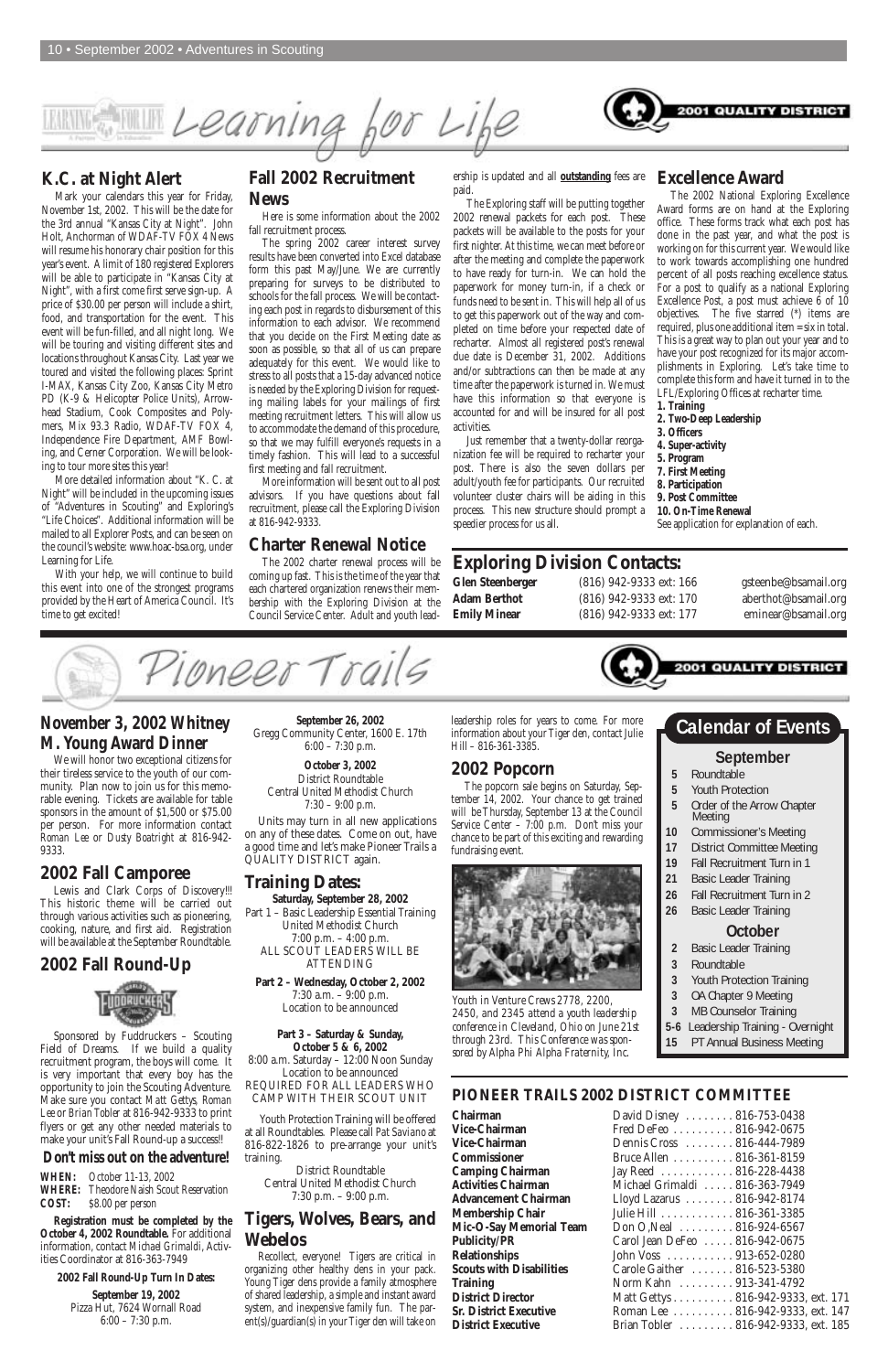Trailhead

### **2003 Friends of Scouting Campaign**



It is time to make sure that your unit is signed up for your Friends of Scouting Campaign presentation. We set the bar high last year by being the first District to reach our goal. Lets do it again, and show the council again why Trailhead District is the cream of the crop. If you haven't already signed up your unit for this year, now is the time. You can either sign up at Roundtable, or contact this year's chair, Greg Spies at 913-338- 4354, or Rob Gilkerson at the Council Service Center at 816-942-9333 x178.

# **Fall Round-Up Information**

School is back in full swing and Trailhead is in the thick of fall recruitment. Let's get our Scouting year started on the right foot. Please take a minute and go through this little checklist. Hopefully every unit should have turned in all of this information to the District Executive before the August Roundtable.

#### **Do you have:**

- A Round-up Coordinator for your Pack, and a Date for Round-Up Recruitment Night
- A Date for your school's registration/open house where flyers will be provided ahead of time for the open

house at your school

• Your flyer order

Bonus: If your Pack has their recruitment night in September, and has their applications turned in by the October roundtable, the new boys will receive a Chief's and Scouting t-shirt.

For questions or more information, please contact our Fall Round-Up Chairman *Barbara Spellman* at (913) 894-9229, or *Rob Gilkerson* at the Council Service Center at (816) 942- 9333 ext. 164.

#### **2002 Popcorn Sale**



Enjoy an "Ideal Year of Scouting" by paying for your entire year of Scouting through the popcorn sale.

#### **Popcorn Trainings 2002, all times at 7:00 p.m.**

- September 6th- Bingham 7th Grade Center, 1716 Speck Rd, Indep. MO
- September 10th- North Cross United Methodist, 1321 NE Vivion Rd, KCMO
- September 12th- Council Service Center
- September 25th- First Christian Church, 10000 Kentucky, Lawrence, KS

#### **Important Dates to Remember**

- Sale Starts Saturday, September 14. • Show n' Sell order due to Council Service Center – By 5:00 p.m. on Wednesday, September 25.
- Show n' Sell Pick-up Friday, October 4, 3:00 p.m. to 6:00 p.m. and Saturday, October 5, 8:00 am to 1:00 p.m.
- Sale Ends Sunday, November 3.

**District Chair** Sam Colville . . . . . . . . . . . . . . . . . . . . . (913) 648-7272 **District Vice-Chair** Gus Meyer . . . . . . . . . . . . . . . . . . . . . . . (913) 642-3209 **District Commissioner** Forrest Bolles . . . . . . . . . . . . . . . . . . . . . (913) 438-3637 **Program Chairman** Marc Elkins . . . . . . . . . . . . . . . . . . . . . . (913) 897-2857 Activities Co-Chairs **Dave Gurwell ..................** (913) 381-3928

• Orders Due to Council Service Center – Wednesday, November 6 by 5:00 pm.

- Popcorn Pick-Up Friday, November 22 and Saturday, November 23.
- Payment Payment must be received by Friday, January 3 2003

# **Annual Business Meeting Election**

On October 16, 2002 at 6:30 at Rolling Hills Presbyterian (93rd and Nall), Trailhead will hold it Annual Business Meeting. Elections of District Chair and Members-at-Large of the District Committee will take place at this time. All voting members of the District, including Chartered Organizational Representatives, are strongly encouraged to attend this very important meeting. If you wish to nominate somebody to the District Committee for any of these positions, please send those to:

#### **Trailhead District Nominating Committee 10210 Holmes Road Kansas City, MO 64131**

Nominations may also be given, in writing. To Bruce Bower, Nominating Committee Chair, or Roger Hoyt at the Council Service Center. All nominations must be received in writing at least two weeks prior to the District Election for proper consideration.

#### **September**

- **2** Labor Day Council Service Center Closed
- **5** Roundtable at Village Presbyterian Education Center - 99th and Mission Rd. 7:00 p.m. OA Chapter 11 meeting at Roundtable
- **12** District Commissioner Mtg at Valley View United Methodist Church, 95th & Antioch
- **13-14** Order of the Arrow Fall Fellowship
- **18** District Committee Mtg at Rolling Hills Presbyterian – 93rd and Nall – 6:30 p.m.
- **19** Eagle Board of Review LDS Church (130th and Wornall) – 7:30 p.m.
- **19** Youth Protection Training LDS Church (130th and Wornall) – 7:00 p.m.
- **25** Popcorn Show 'n Sell orders due

#### **October**

**3** Roundtable at Village Presbyterian Education Center – 99th and Mission Rd. 7:00 p.m.

OA Chapter 11 meeting at Roundtable

- **5** OA Vigil Banquet
- **10** District Commissioner Mtg at Valley View United Methodist Church, 95th & Antioch
- **16** District Committee Mtg at Rolling Hills Presbyterian – 93rd and Nall – 6:30 p.m.

#### **16-17** 2003 Boy Scout Camp Draw

- **17** Eagle Board of Review LDS Church (130th and Wornall) – 7:30 p.m.
- **26** Boo at the Zoo

# **Calendar of Events**

**KEEP THIS INFO CLOSE**

**IMPORTANT PHONE NUMBERS TO ANSWER YOUR QUESTIONS**

Rusty Wooldridge . . . . . . . . . . . . . . . . . (913) 648-6748

**Membership Chair** Barb Spellman . . . . . . . . . . . . . . . . . . . . (913) 894-9229 **Advancement Chair** Herb Strain . . . . . . . . . . . . . . . . . . . . . . (816) 941-8614 **Camping Chair** Chuck Even . . . . . . . . . . . . . . . . . . . . . . (913) 649-3836 **Training Chair** Russ Lindsay . . . . . . . . . . . . . . . . . . . . . (913) 649-2956 **Venturing** Scott Worshamq . . . . . . . . . . . . . . . . . . (913) 381-4082 **Boy Scout Roundtable** Dean Carlson . . . . . . . . . . . . . . . . . . . . . (913) 681-2852 **Cub Scout Roundtable** Louis Rinke . . . . . . . . . . . . . . . . . . . . . . (913) 897-4775 **District Executive** Rob Gilkerson . . . . . . . . . . . . . (816) 942-9333 ext: 178 **District Director** Roger Hoyt . . . . . . . . . . . . . . . (816) 942-9333 ext: 146

**Summer Camp**

This has been a great year for camping in

the Big Muddy District. Cub Scout Day Camp, held June 3-5 had approximately 120 participants this year, all the Scouts and leaders had a great time and can't wait until next year. Boy Scout Camp was another great success. All but one Boy Scout Troop attended camp this year so next year we need to strive for 100%!

Congratulations to Chuck Scott of Troop 318 of Lexington. Chuck was elevated in the Tribe of Mic-O-Say during the 5th Session to Sachem. Chuck has served as a loyal servant to Troop 318 and the Big Muddy District for many years.

# **Fall Round-Up**

By this time everyone should have a school night recruitment planned and coordinated with your District Executive. Fall recruiting is one of the most important things we do as leaders during the year because not only are we recruiting new boys but we are recruiting new leaders too. Please contact your District Executive;

*Grant Dealy* at (800) 776-1110 ext. 156 where you also leave a voicemail message 24

hours a day. Let's make this year's recruitment the best ever!!!

# **Fall Camporee**

The 2002 Fall Camporee will be sponsored by Troop 120 of Odessa. A great program with a lot of exciting activities. Plan on attending the September Roundtable to obtain more information on the event. Anyone interested in serving on staff contact *Grant Dealy* @ 800-776-1110 ext. 156

**Popcorn 2002**

This year's popcorn sale will be here before you know it! Popcorn sales have been down over the last few years but that is no reason why the Big Muddy District couldn't set a new sales record. If you haven't signed up yet to sell in 2002, please contact *Carol Brooks*, the District Popcorn Chairman ; at (660)259-6278. This is a great opportunity for your pack, troop, or crew to earn money. It is very possible to fund your entire year (including camp) by selling popcorn. Don't let this opportunity pass you by!



# **Big Muddy District Manpower**

| <b>District Commissioner</b> | Larry Maxwell H (816) 776-6003   |
|------------------------------|----------------------------------|
| <b>Membership Chairman</b>   | Mac Rogers W (660) 352-6041      |
| <b>Activities Chairman</b>   | Mike Smith H (816) 240-8381      |
| <b>Advancement Chairman</b>  | John Dickson  H (816) 734-5690   |
| <b>Camping Chairman</b>      | Edward Gooseman H (816) 934-6316 |
| <b>Training Chairman</b>     | Victor Greiger H (660) 259-4708  |
| <b>District Executive</b>    | Grant Dealy H (816) 942-9333     |
|                              | ext. 156                         |

### **September**

- **3** Roundtable Lexington United Methodist Church 7:30pm
- **5** District Committee Meeting Lexington Inn 7:30pm
- **11** District Commissioner's Meeting 7:30pm

## **October**

- **1** Roundtable Lexington United Methodist Church 7:30pm
- **3** District Committee Meeting Lexington Inn 7:30pm
- **9** District Commissioner's Meeting 7:30pm

**Calendar of Events**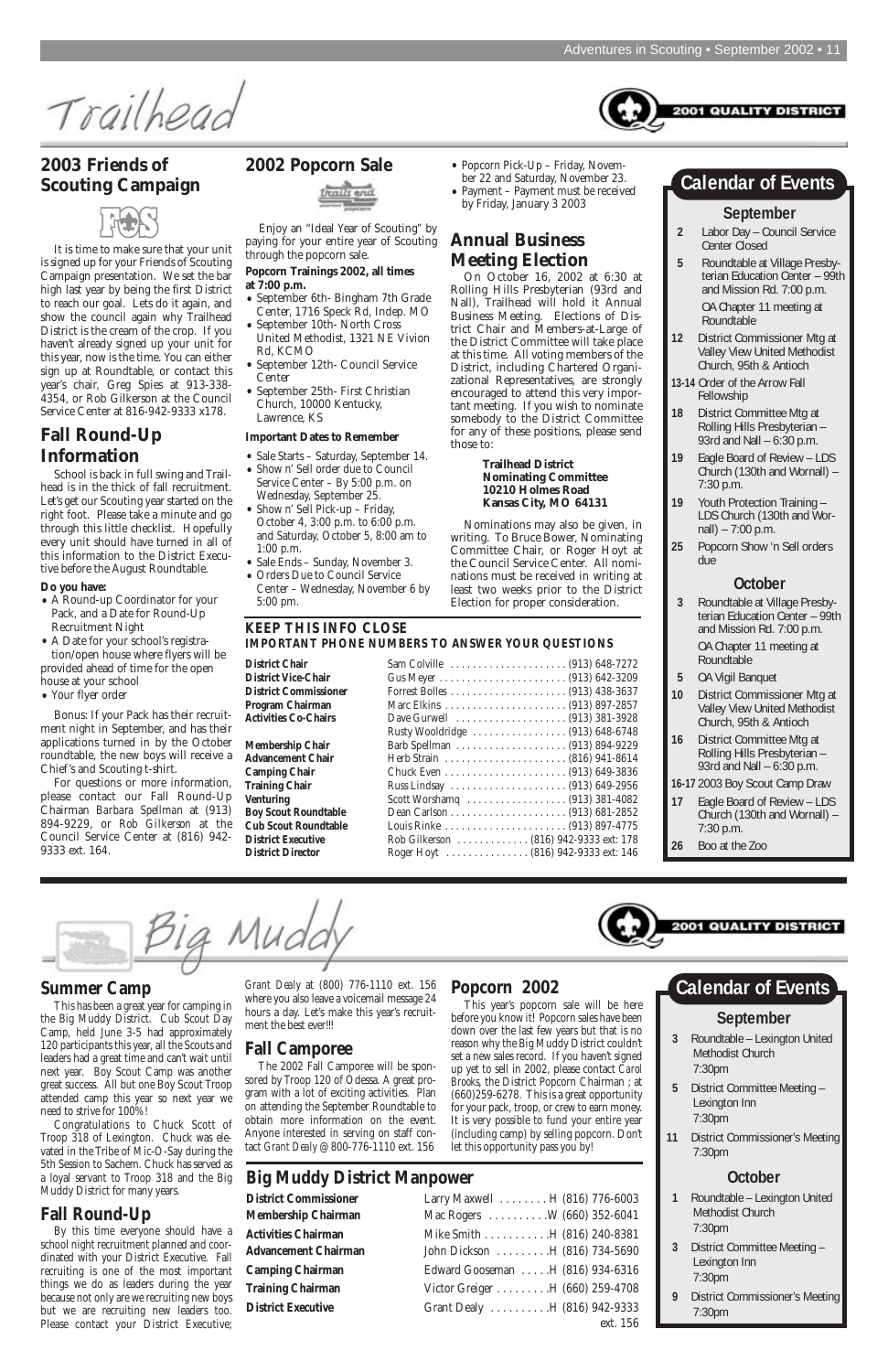Trails West

# **2002 American Treasures Day Camp**



A big thank you from all the Cub Scouts of the Trails West District to all the outstanding staff at the first district day camp. The boys and leaders all had a great time taking part in the great program that was planned by Camp Director Dee Creath and Program Director Jeanettee Maloy. The boys did things like BB guns, Archery, Crafts and many more activities. Planning is now underway for the next outstanding Day Camp in 2003!!!

# **Training**

Trained leaders are the key to any good scouting program. As we run the fall roundup now is the time to think about getting all the new leaders to training. The training courses are designed to give a new leader a good understanding of the scouting program and how to deliver the best program to the youth in their Pack or troop. For more information call *Joe Ogilivie*, Trails West District Training Chairman, at (913) 492-3880.

# **Annual Business Meeting Election**

The Trails West District will be holding its Annual Business Meeting and Election on October 8th 2002 at 8:00pm. Election of District Chairman, District Vice-Chairman, and Members-at –Large for the District will be held. If you would like to nominate someone for one of these positions, Please send your recommendations to:

**Trails West District Nominating Committee Chairman 10210 Holmes Road Kansas City, Mo 64131**

Nominations must be received in writing at least two weeks prior to District Election to be considered.

# **2002 Fall Round-Up**

The fall round-up is now well under way and we are seeing the benefits of the new round up program. The Trails West District has now recruited far more youth at this time than it had at this time last year. If

#### **September**

- **2** Roundtable, Center of Grace, 520 S Harrison, Olathe, 7PM
- **10** District Committee Meeting, Center of Grace, 520 S Harrison, Olathe, 7PM
- **17** District Commissioner Meeting, Center of Grace, 520 S Harrison, Olathe, 7PM
- **19** Eagle Board of Review, Jesus Christ Church of LDS, 7845 Allman, Lenexa, 6:30PM (Please arrive 15 min. early)
- **21** Baloo Training for Cub Scout Leaders, Training TBA

#### **October**

- **3** Roundtable/OA Chapter 12 Meeting
- **8** District Committee Meeting Cub Leader Training
- 10 Pinewood Derby Committee Meeting
- **15** Commissioner Meeting
- **22** Scoutmaster Specific Training
- **26** Webelos Walkabout

**001 QUALIT** 



# **Calendar of Events**

# **District Leadership**

**District Chairman** Paul Morrison . . . . . . . . . 913-438-3673 **District Vice Chairman** Keith Koenigsdorf . . . . . . 913-894-8948 **District Finance Chair** Pat Smith . . . . . . . . . . . . 913-338-3690 District Membership Chair Janice DeSalvo . . . . . . . . 913-393-0005 **District Program Chair** Ed Hedges . . . . . . . . . . . . 913-768-1420 **District Advancement Chair** Gene Bellner . . . . . . . . . . 913-894-2288 District Training Chair Joe Ogilivie ........... 913-492-3880 District Activities Chair Dave Elsey . . . . . . . . . . . 913-829-4594 District Camping Chair Shawn Hudson . . . . . . . . 913-254-9548 **District Commissioner** Doug Strieby ......... 913-764-0547 **District Director** Alan J Sanders . . . . . . . . . 816-942-9333 ex 158

you have any youth or adult applications pleas call *Janice DeSalvo* at (913) 393-0005 or *Alan J Sanders* at (816) 942-9333 so we can get the applications in as soon as possible.

## **2002 Popcorn "Better than Ever"**

The 2002 Popcorn sales are right around the corner and now is the time to start your unit plan. Popcorn can help support your unit with enough money to run a top-notch program for your units' youth. The time line for this year's sale is:

- Sale Starts Saturday, September 14
- Show n' Sell order due to Council Service Center – By 5:00pm Wednesday, September 25
- Show n' Sell Pick-up Friday, October 4, 3:00pm to 6:00pm and Saturday, October 5, 8:00am to 1:00pm
- Sale Ends Sunday, November 3.
- Orders Due to Council Service
- Center Wednesday, November

• Popcorn Pick-up – Friday, November 22nd and Saturday, November 23

• Payment- Payment must be received by Friday, January 3, 2003

Watch for more information on popcorn trainings. For any other Trails West Popcorn information call Nie Gillespie Trails West popcorn chair at (913) 648-4411.

### **Fall Camporee**

The plans for the Fall Camporee have been finalized, the staff has been assembled, the date is October 18-20 and the place is South Camp in Camp Naish. Information packets have been mailed to all Scoutmasters. All we need now to complete the process is your unit to pre-register. This is a well-planned event with a number of exciting stations and activities scheduled. Encourage your scouts to bring a prospective new scout with them to experience the excitement of camping. As a bonus we will offer a day of fun for all Cub Scouts registered within the Kaw District. There will be demonstrations and round robin stations for them to participate in. Have you received your leader's packet for the Fall Camporee yet? If not call *Bob Zahnter* at 913-484-5131 to get additional information.

# **2002 Popcorn Sale is a Few Months Away**

The sale of popcorn is the best and easiest way for units to generate the necessary funds to ensure a quality year of Scouting for their scouts. The 2002 Popcorn sale promises to be more profitable to units than ever before! All units that participate in this year's sale will earn 30% profit on all containers sold. If your unit has representation at one of the Council's Popcorn Training sessions then the profit level extends to 32%. To ensure success, every unit should appoint a Popcorn Kernel to coordinate their unit's sale. This person (unit Popcorn Kernel) should attend one of the trainings to receive the material and information, which will help yield positive results throughout the sale.

#### **Award of Merit**

As a reminder, the District Award of Merit is the highest recognition that a District can bestow upon one of its volunteers. If you know someone who is deserving of this prestigious award, pick-up a nomination form from *Susan Rodgers* or one of the Executives, complete it and turn it into the Council Service Center by December 1, 2002.

# **Fall Membership Recruitment Campaign**

Some traditions are too good to break! School Nights for Cub Scouts Packs, Troops & Crews Open Houses during the fall are prime examples of this statement. Individual units will have an opportunity to recruit several youth and their families to join the ranks of Scouting. However for this to happen successfully, unit leadership must begin planning a program to help attract and retain new families.

# **Nominating Committee**

The Nominating Committee will present its slate on October 10, 2002

The nominating committee of the District is currently meeting to evaluate the District Committee and accepting nominations for District Committee membersat-large.. The District Annual Business Meeting is scheduled for October 10, 2002. At this meeting the nominating committee will present for approval the slate of officers and members at large for the District Committee. As stated in the By-laws of the Boy Scouts of America, nominations at the Annual Business Meeting are not accepted at the door. Therefore, we are seeking recommendations and nominations early. Please send all communication to the: **Kaw District Nominating Committee 10210 Holmes Road Kansas City, MO 64131**

**District Manpower**

| District Chairman             |
|-------------------------------|
| <b>District Commissioner</b>  |
| <b>FOS Chairman</b>           |
| <b>Membership Chairman</b>    |
| <b>Activities Chairman</b>    |
| <b>Advancement Chairman</b>   |
| <b>Camping Chairman</b>       |
| <b>Training Chairman</b>      |
| <b>District Executive</b>     |
| <b>Sr. District Executive</b> |
| <b>District Director</b>      |

**District Chairman** Tom Johnson . . . . . . . . . . . . . . . . . (913) 288-3276 **District Commissioner** Randy Brown . . . . . . . . . . . . . . . . (913) 250-0604 **FOS Chairman** Bill Dunn . . . . . . . . . . . . . . . . . . . (913) 391-2604 **Membership Chairman** Dan Hammond . . . . . . . . . . . . . . . (913) 651-4885 **Activities Chairman** Wayne Moody . . . . . . . . . . . . . . . . (913) 788-9755 **Advancement Chairman** Susan Rodgers . . . . . . . . . . . . . . . . (913) 772-0333 **Camping Chairman** Robert Zahnter . . . . . . . . . . . . . . . (913) 484-5131 **Training Chairman** Rhonda Brandon . . . . . . . . . . . . . . (913) 722-3269 Dusty Boatright . . . . . . . . (800) 776-1110 ext. 167 Marvin Clay . . . . . . . . . . . (800) 776-1110 ext. 165 **District Director** Charles Flowers . . . . . . . . (800) 775-1110 ext. 149

#### **September**

- **5** Cub/Boy Scout Leader Roundtable 7 p.m. Clark Middle, School in Bonner Spring, KS
- **12** District Committee Meeting 7 p.m.; BPU (300 N. 65th St. ) in Kansas City, KS
- **19** Commissioner Staff Meeting. 7 p.m. Lansing High School in



Lansing, KS

**21** Basic Training for all registered leaders 8a.m. Lansing Activity Center. Lansing, KS

# **October**

- **3** Cub/Boy Scout Leader Roundtable 7 p.m. Clark Middle School in Bonner Spring, KS
- **10** Annual Business Meeting 7 p.m.; BPU (300 N. 65th St. ) in Kansas City, KS
- **12** Clean-up Day at Wyandotte Co. Lake Park
- **17** Commissioner Staff Meeting. 7 p.m. Lansing High School in Lansing, KS

**18-20** Fall Camporee

# **Calendar of Events**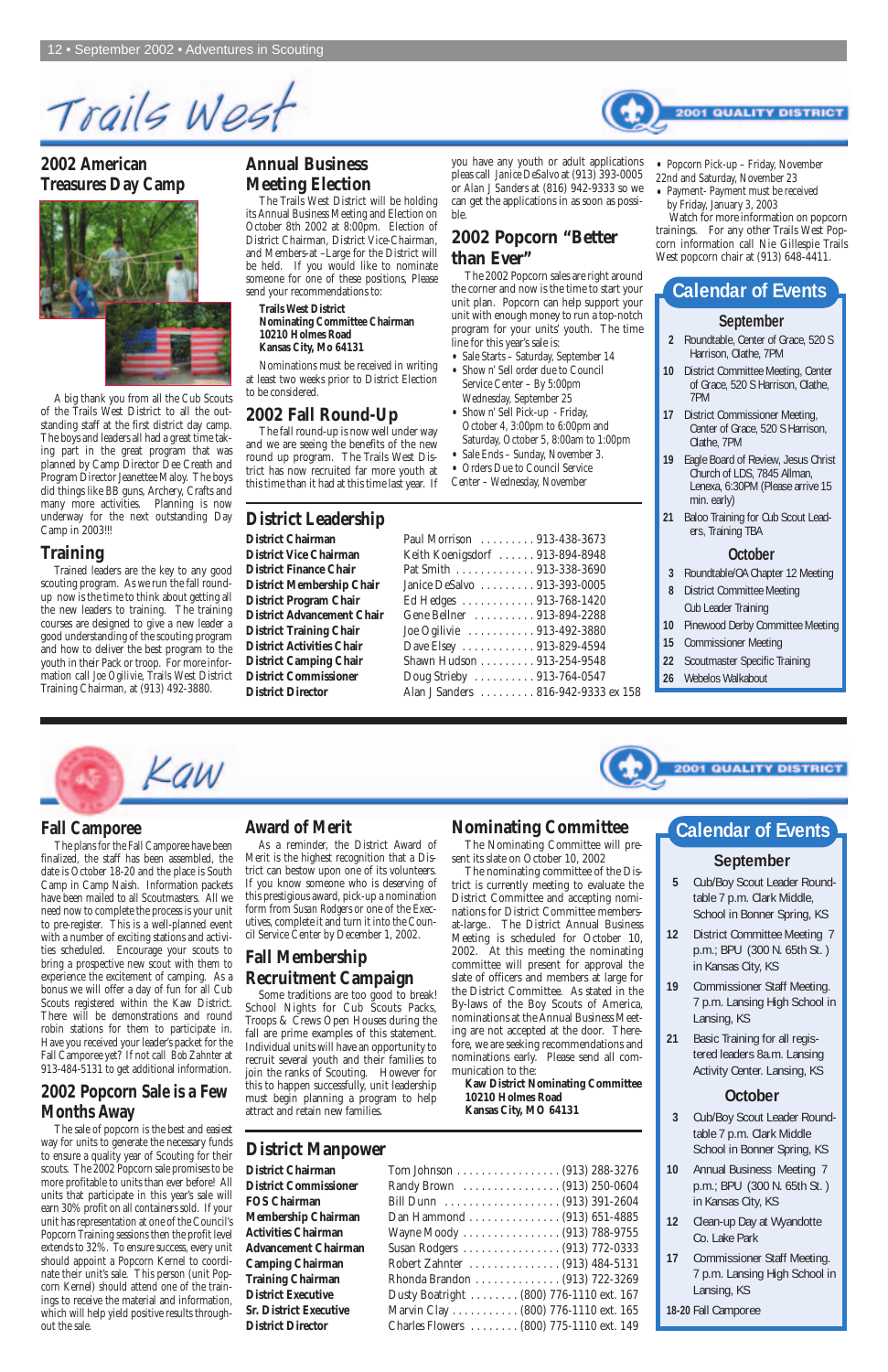Pelathe



#### **2002 John Hadl Boy Scout Spotlight Golf Tournament**

On August 19th, the Lawrence County Club Played host to the 13th annual John Hadl Boy Scout Classic Golf Tournament.

Thank you to all of our sponsors who helped us continue to generate funds to enrich the Scouting experience for many fine young men in Lawrence and Douglas County.

All proceeds go directly to the Boy Scouts of Douglas County.

Because of Douglas County United Way fundraising blackout rules, the tournament had only a limited time to promote and bring in the funds necessary to provide a complete Scouting program to over 1,400 Scouts in the area. Thanks again to our quick acting sponsors who were able to make a commitment to the tournament as well as the Scouts on short notice.

If you or your company would like to be a part of next years golf tournament please contact *Curtis Neal Harris*, Pelathe District Executive, (785) 832-1683.

#### **2002 Popcorn Training**

**Wednesday, September 25, 2002**

**Langston Hughes Elementary, 7:00-9:00 PM**

Popcorn training is important to the success of your fundraiser, and can actually add more money to your bottom line. By attending this well organized training you will learn the how to's of this years campaign, including the new web based ordering and monitoring options that will really help you keep on top of your sales and collections. You will also be able to sample some of this years new product.

Also by representing your unit at the training you will receive an additional 2% for your unit's profits.

Unit Popcorn chairman, unit leaders and committee chairs or treasurers are encouraged to attend.

Please contact Pelathe District Popcorn Kernel, *Nancy Hambleton* at (785) 838-4982 to sign up early and put more profit in your unit's hands.



#### **September**

- **5** 6:30 PM, Commissioner s Meeting, 1st Christian Church, 10th and Kentucky
- **5** 7:30 PM, August Roundtable, 1st Christian Church, 10th and Kentucky
- **5** 7:30 PM, OA Chapter 2 Meeting, 1st Christian Church, 10th and Kentucky
- **5** 8:00 PM, Youth Protection Training, 1st Christian Church, 10th and Kentucky
- **12** 7:00 PM, Membership Committee Meeting, Landplan Engineering
- **19** 7:00 PM, District Committee Meeting, Landplan Engineering

**20-22** Webelos Woods, To Be Announced

**25** 7:00 PM, Popcorn Training, Langston Hughes Elementary

#### **October**

- **3** 6:30 PM, Commissioner s Meeting, 1st Christian Church, 10th and Kentucky
- **3** 7:30 PM, August Roundtable, 1st Christian Church, 10th and Kentucky
- **3** 7:30 PM, OA Chapter 2 Meeting, 1st Christian Church, 10th and Kentucky
- **3** 8:00 PM, Youth Protection Training, 1st Christian Church, 10th and Kentucky
- **10** 7:00 PM, Membership Committee Meeting, Landplan Engineering
- **17** 7:00 PM, Annual Business Meeting/Landplan Engineering, District Committee Meeting

**18-20** Camporee, To Be Announced

# **2002 Pelathe District Committee Email**<br>District Chairman Tom Sheely . . . . . . . . . TSh3838@ac

# **Calendar of Events**



*Here we see some happy campers!! These guys were at the 2002 Webelos Graduation Weekend held in late spring at Camp Bromelsick, west of Lawrence.*

*Jim Peterson and Troop 55 organized this years WGW, Thanks Jim!!*

*Last spring Tiger Cubs from Langston Hughes Elementary, Pack 3462, participated in the packs crossing over ceremony. These scouts have now moved on to the Cub Scout level, and were proud to receive their blue and gold neckerchiefs to signify the transition. Great job scouts!!*

*Cubmasters Jay Andrews and Justin Anderson organized the crossing over ceremony, and made it a memorable event for all the cubs and parents who were in attendance. Great job scout leaders!!*



As your unit completes its successful Fall recruiting please turn-in the fees and applications in a timely manner. Remember new Scouts recruited in August and September will receive a free Kansas City Chiefs/Scouting T-Shirt. To qualify your unit must turnin applications and fees no later that the next month's roundtable. Please take advantage of the additional opportunities for turn-in, which are September 17, and 26 at the Pizza Hut on 12705 N. Murlen in Olathe. We will have an open house from 7:00 – 8:30 PM with pizza and soda available.

### **2nd Annual Comporee**

The theme for this year's camporee will be America's Hometown Heroes and will be held again at Shawnee Mission Park. Be sure to mark your calendar for this special event, which will be October 18 –20 (registrations due by Oct. 3). There will be fun and challenging activities for Cubs, Webelos, Venturers, and Boy Scouts. Remember Cubs are invited for the day on Saturday the 19th, Webelos are welcome and encouraged to camp Saturday evening, and Venturers and Boy Scouts are welcome the entire weekend.

### **2003 District Election**

Attention Chartered Organization Representatives and Members at Large, the annual district business meeting will be on October 15 at 7:00 PM. The meeting will take place at the Stanley Presbyterian Church, which is at 14895 Antioch Rd in Shawnee Mission. At this time the report of the nominating committee will be heard

#### **September**

- **5** Roundtable at 7:00 P.M., College Church of the Nazarene, Family Life Center
- **17** District Committee Meeting at 7:00 P.M. Stanley Presbyterian Church
- **17** School Night/Recruiting turn-in 7:00-8:30 PM at Pizza Hut, 12705 N Murlen
- **19** Eagle Board of Review
- **21** Cub Scout Leader Training
- **26** School Night/Recruiting turn-in 7:00-8:30 PM at Pizza Hut, 12705 N Murlen

#### **October**

- **3** Roundtable at 7:00 PM, College Church of the Nazarene, Family Life Center
- **8** Commissioner's Meeting at 7:30, MNU Library
- **10** Annual District Business Meeting at 7:00, Stanley Presbyterian Church
- **17** Eagle Board of Review
- **18-20** Camporee at Shawnee Mission Park
- **25-26** Boy Scout Leader Training

# **Calendar of Events**

#### **KEEP THIS INFO CLOSE! IMPORTANT PHONE NUMBERS TO ANSWER YOUR QUESTIONS**

Red-Tailed Hawk

| <b>District Chairman</b>             | Bill Cheek (913) 897-0309                                |
|--------------------------------------|----------------------------------------------------------|
| <b>District Commissioner</b>         | Buzz Shepard (913) 829-1924                              |
| <b>District Vice-Chair</b>           | Mark Towster (913) 897-3094                              |
| <b>District Finance Chairman</b>     | Steven Geiger (913) 851-8552                             |
| District Program Chairman            | Jeff Wandtke  (913) 764-8413                             |
| <b>District Activities</b>           | Gene Lamb (913) 780-3431                                 |
| <b>District Training Chairman</b>    | Judith Day (913) 782-9046                                |
| <b>District Camping Chairman</b>     | John Jones $\ldots \ldots \ldots \ldots (913) 897-5567$  |
| <b>District Membership Chairman</b>  | Nancy Chapman (913) 829-0366                             |
| <b>District Advancement Chairman</b> | Hal Schmidt (913) 897-2154                               |
| <b>BSA Roundtable Commissioner</b>   | Dave Weerts $\ldots \ldots \ldots \ldots (913) 829-1321$ |
| <b>Cub Roundtable Commissioner</b>   | Paula Champion (913) 764-9482                            |
| <b>District Executive</b>            | Jason Ballew (816) 942-9333 x182                         |
|                                      |                                                          |

**District Chairman** Tom Sheely . . . . . . . . . . TSh3838@aol.com **Vice Chairman** John Frick . . . . . . . . . . . jwmfrick@aol.com **District Commissioner** Ken Baldwin . . . . . . . . . kjbaldwin@sunflower.com **Cub Scout Roundtable** Helen Clark . . . . . . . . . hdclark50@aol.com **Boy Scout Roundtable** Tammy Barta . . . . . . . . . tbarta@sunflower.com<br>**Membership** Joe Yurek . . . . . . . . . . . . . iyurek@earthlink.net **Membership** Joe Yurek . . . . . . . . . . . jyurek@earthlink.net Mark Stogsdill . . . . . . . mstogs@sunflower.com Activities Mike McCurdy . . . . . . . mikemc@sunflower.com **Camping** Pat Donahue . . . . . . . . . phdhome@aol.com **Training** Casey Jones . . . . . . . . . . casdixj@juno.com<br> **Advancement** Keith Wood . . . . . . . . kwood@cjnetwork **Advancement** Keith Wood . . . . . . . . . kwood@cjnetworks.com **Venturing** Joe King . . . . . . . . . . . . jeking@idir.net **Relationships** Frank Wright . . . . . . . . fwright@capfed.com **Scouts With Disabilities** Wayne Deaver . . . . . . . . luvprn@sunflower.com **Communications** David Berkowitz . . . . . bwlaw@sunflower.com **Order of the Arrow** Mike O'Connor . . . . . . michael.oconnor@guidant.com **Family FOS Chair** Kip Grosshans . . . . . . . kip@ku.edu **NESA** Allen Wiechert . . . . . . . wiechert@ku.edu **District Executive** Curtis Neal Harris . . . . charris@bsamail.org



and the election will take place. Please send your recommendations in writing to: **Red-Tailed Hawk, Nominating Committee, 10210 Holmes Rd., Kansas City, MO 64131**.

Nominations may be given in writing to Bill Creek, Nominating Committee, or Jason Ballew. All nominations must be received in writing at least two (2) weeks prior to the district elections for proper consideration.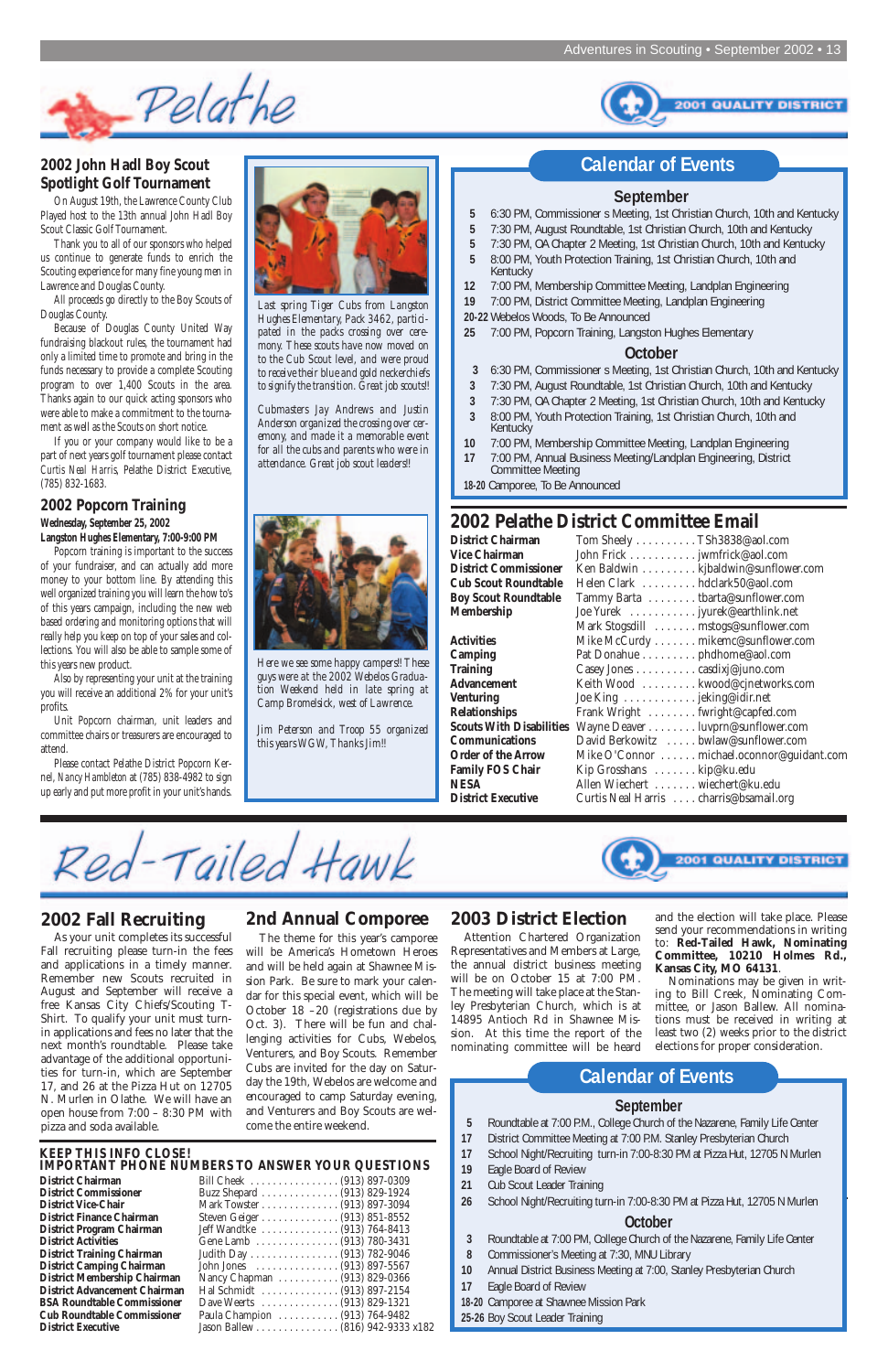Thunderbird regger

#### **District Annual Business**

The Thunderbird District, Heart of America Council, Boy Scouts of America Annual Business Meeting and Election of Officers will be held on Thursday, October 10, 2002. It will be held at 7:00p.m. at Our Lady of Presentation Church, 130 NW Murray Road., Lee's Summit, MO.

Person(s) wishing to make recommendations to the Nominating Committee should submit their comments to:

Thunderbird District Attention: Bob Hamlin Nominating Committee Heart of America Council Boy Scouts of America 10210 Holmes Road Kansas City, Missouri 64131 *cko* at 816-942-9333, extension 162.

### **Camporee 2002**

"Operation Eagle's Claw"-Make plans to attend the camporee this year. The camporee will be done differently than in years past. Program will be done at night with shows and displays during the day. If you have program ideas or want to be involved contact *Steve Berry*, Camporee Chairman, at 816-331-2805.

#### **Fall Round-Up**

Thanks to everyone who attended the Fall Round-up training at Roundtable. The Thunderbird District anticipates a great Round-up this year. Don't forget, there will be a special council-wide event held on Saturday, October 26, 2002 at the Kansas City Zoo for all new Tiger Cubs and their families. If you need supplies or other assistance, please contact your district executive at the council service center.

### **2002 Thunderbird District Committee**

| Chairman                  | Bill Love 816-474-4356                                     |
|---------------------------|------------------------------------------------------------|
| Commissioner              | Roger Mantony  816-887-3004                                |
| Vice-Chairman             | Myrna Frost 816-936-5268                                   |
| Activities                | Barbara Lalk 816-356-6963                                  |
| Advancement               | Mark Grant  816-358-0612                                   |
| Camping                   | Keith Gregory  816-942-6285                                |
| Membership                | Fred Bixler 816-353-6105                                   |
| Special Needs             | Barbara Shaffer 816-763-3226                               |
| Training                  | Kelsie Clark  816-430-5654                                 |
| Relationships             | Mike McCauley 816-358-6242                                 |
| Venturing                 | John Boone  816-779-5389                                   |
| <b>District Director</b>  | Bob Hamlin 816-942-9333, ext 121 or rhamlin@bsamail.org    |
| <b>District Executive</b> | David Riker 816-942-9333, ext 174 or driker@bsamail.org    |
| <b>District Executive</b> | Chad Wyancko  816-942-9333, ext 162 or wyancko@bsamail.org |
|                           |                                                            |

Twin Rivers

#### **September**

- **3** Roundtable (all adult Scouters welcome) 7:30 p.m., First Baptist Church of Raytown Youth Protection – 7:00 p.m./ Eagle Service Project Seminar and Review/Merit Badge counselor Orientation/Order of the Arrow
- **7** New Leader Essentials 9am-11am, \*Cub Scout Leader Specific Training, 12 noon, Pleasant Hill United Methodist Church
- **14** \*Den Chief Training, Hickman Mills Community Christian Church
- **10** Commissioners Meeting, Council Service Center 7:30 pm
- **17** District Committee Meeting 7pm, Our Lady of Presentation, Catholic Church- Lee's Summit, MO
- **17** \*Cub Scout Leader Specific Training 6:30pm, Pleasant Hill United Methodist Church
- **21** \*Scoutmaster, Asst. Scoutmaster Training 8am-5pm, Redbridge United Methodist Church
- **28** \*Venturing Leader Training

#### **October**

#### Fall Recruiting **Calendar of Events Calendar of Events District Award of Merit**

- **1** Roundtable (all adult Scouters welcome) 7:30 p.m., First Baptist Church of Raytown Youth Protection – 7:00 p.m./ Eagle Service Project Seminar and Review/Merit Badge counselor Orientation/Order of the Arrow
- **2** \*Troop Committee Training 7pm-10pm, Hickman Mills Community Christian Church
- **5** \*Basic Adult Leader Outdoor Orientation 8:30am-5pm, Ridgeview Christian Church
- **8** Commissioners Meeting, Council Service Center 7:30pm
- **9** \* Introduction to Outdoor Leader Skills, Session one 7pm-10pm, Redbridge United Methodist Church
- **10** Annual Business Meeting-7pm, Our Lady of Presentation Catholic Church- Lee's Summit, MO
- **11-13** Camporee Richard's Gebauer, Belton, Mo
- **19-20** \*Introduction to Outdoor Leader Skills, Session two 8am Sat.- 12 noon Sun.
- **26-27** \*Webelos Leader Outdoor Training 9am Sat.- 12noon Sun., Troop 300 Cabin

\*TRAINING INFORMATION SHEETS ARE AVAILABLE AT THE COUNCIL SERVICE CENTER.

# **Calendar of Events**

#### **September**

- **5** Health & Safety Training, United Methodist Church, Paola; 6:30 PM
- **5** Roundtable, United Methodist Church, Paola; 7:30 PM
- **5** OA Chapter 4 Meeting, United Methodist Church, Paola; 7:30 PM
- **12** District Committee Meeting, Beethoven's, Paola; 6:00 PM

**13-15** OA Fall Fellowship, Camp Naish

- **17** New Leader Essential, Youth Optimist Building, Garnett, 6:30 p.m.
- **19** District Commissioner's Meeting, Grace Episcopal Church, Ottawa,

7:00 p.m.

**21** Basic Leader Training, Youth Optimist Building, Garnett, 8:30 a.m.

#### **October**

- **3** Roundtable, United Methodist Church, Paola; 7:30 PM
- **3** OA Chapter 4 Meeting, United Methodist Church, Paola; 7:30 PM
- **10** District Annual Business Meeting, Beethoven's, Paola; 6:00 PM
- 16 New Leader Essentials, New Hope Baptist Church, Wellsville, 6:30 p.m.
- **17** District Commissioner's Meeting, Grace Episcopal Church, Ottawa, 7:00 p.m.
- **19** Basic Leader Training, New Hope Baptist Church, Wellsville, 8:30 a.m.
- 



**25-26** Webelos Leader Outdoor Orientation, Time and Place TBA

**26** BALOO, Time and Place TBA

Fall is upon us, which means going back to school and breaking out long pants and coats happens pretty soon. It also means that recruiting new boys to enjoy the excitement of Scouting is here as well. We have already started our efforts by outlining our plans and getting some dates scheduled for boy talks and round-ups. Please make every effort to have a successful recruitment. This will help your pack grow to serve more boys and you will also have more adults to share the workload of putting on your program. If you need any assistance or have any questions, please contact *Cortland Bolles* at 800.776.1110 x118.

# **District Annual Business Meeting**

#### The Twin Rivers District Annual Business

Meeting and Election of Officers will take place on Thursday, October 10, 2002 at 6:00 PM at Beethoven's Restaurant in Paola. Any nominations for District Members-at-Large should be submitted to:

Twin Rivers District Nominating Committee 10210 Holmes Road Kansas City MO 64131

All nominations MUST be submitted no later than two weeks prior to the Annual Business Meeting.

# **Merit Badge College**

Twin Rivers District is currently putting together a Merit Badge College in place of a fall Camporee this year. Presentations are in the works, so make sure to attend Roundtables to get all the details to this exciting event as they come up! Please contact *Buddy Burris* at 785.867.3005 if you would like to volunteer your time as a merit badge counselor for this event.

All district award nominations are being accepted. Forms are available at the Council Service Center or at Roundtables. This is a great opportunity to recognize those "unnoticed" volunteers for their hard work and effort throughout the year! Please contact *Cortland Bolles* at 800.776.1110 x118 with any questions.

#### **Training**

As the year gets going again, remember that there will be many opportunities for your current and new leaders to get the training they want and need in order to be successful Scout leaders. Please stay in touch with the trainings that have already been scheduled for the coming year. We may also be adding other trainings as needed. **REMEMBER, EVERY BOY DESERVES A TRAINED LEADER!!!**

**Friends of Scouting**

Thanks again to each and every one of you for your support of the Scouting program. As we gear up for Blue & Golds and Courts of Honors, please keep in mind that we will be looking to build on the success of our 2002 Friends of Scouting campaign. Thanks for your support and please contact *Cortland Bolles* at 800.776.1110 x118 to express your interest in helping this year.

# **Internet Savvy**

As more and more people become Internet friendly and email accessible, we continue to have more resources available to you to get information to pass on to your units. One is the Twin Rivers District Email List. You can subscribe at: twinriversdistrict-subscribe@yahoogroups.com

Secondly, you can email many of our Key District Volunteer Leaders by going to the Council website at www.hoac-bsa.org and clicking on the "Districts" link. Go to Twin Rivers, and then click on District Key Leadership.

# **Twin Rivers District Roster**

**District Chairman: District Commissioner: Activities Chair: Advancement Chair: Camping Chair: Endowment Chair: Public Relations Chair: Roundtable Commissioner (Boy Scouts): Roundtable Commissioners (Cub Scouts):** 

| Jerry Wiesner  913.294.6642 |
|-----------------------------|
| John Berton 785.242.8294    |
| Buddy Burris 785.867.3005   |
| Curtis Gibson  913.898.4955 |
| Richard Grant 913.755.3941  |
| Ken Weide  785.448.5560     |
| Cleon Rickel 785.242.4700   |
|                             |

| Lynn Underwood  785.242.1264 |  |
|------------------------------|--|
|                              |  |

| (Cub Scouts):                     | Kathy Kierl 913.557.5869                |
|-----------------------------------|-----------------------------------------|
|                                   | Pam Thompson 913.294.2344               |
| <b>Special Needs Coordinator:</b> | Pam Thompson $\dots \dots 913.294.2344$ |
| <b>Training Co-Chairs:</b>        | Lawrence Dickinson  913.256.6809        |
|                                   | Pam Thompson 913.294.2344               |
| <b>District Executive:</b>        | Cortland Bolles 800.776.1110 x118       |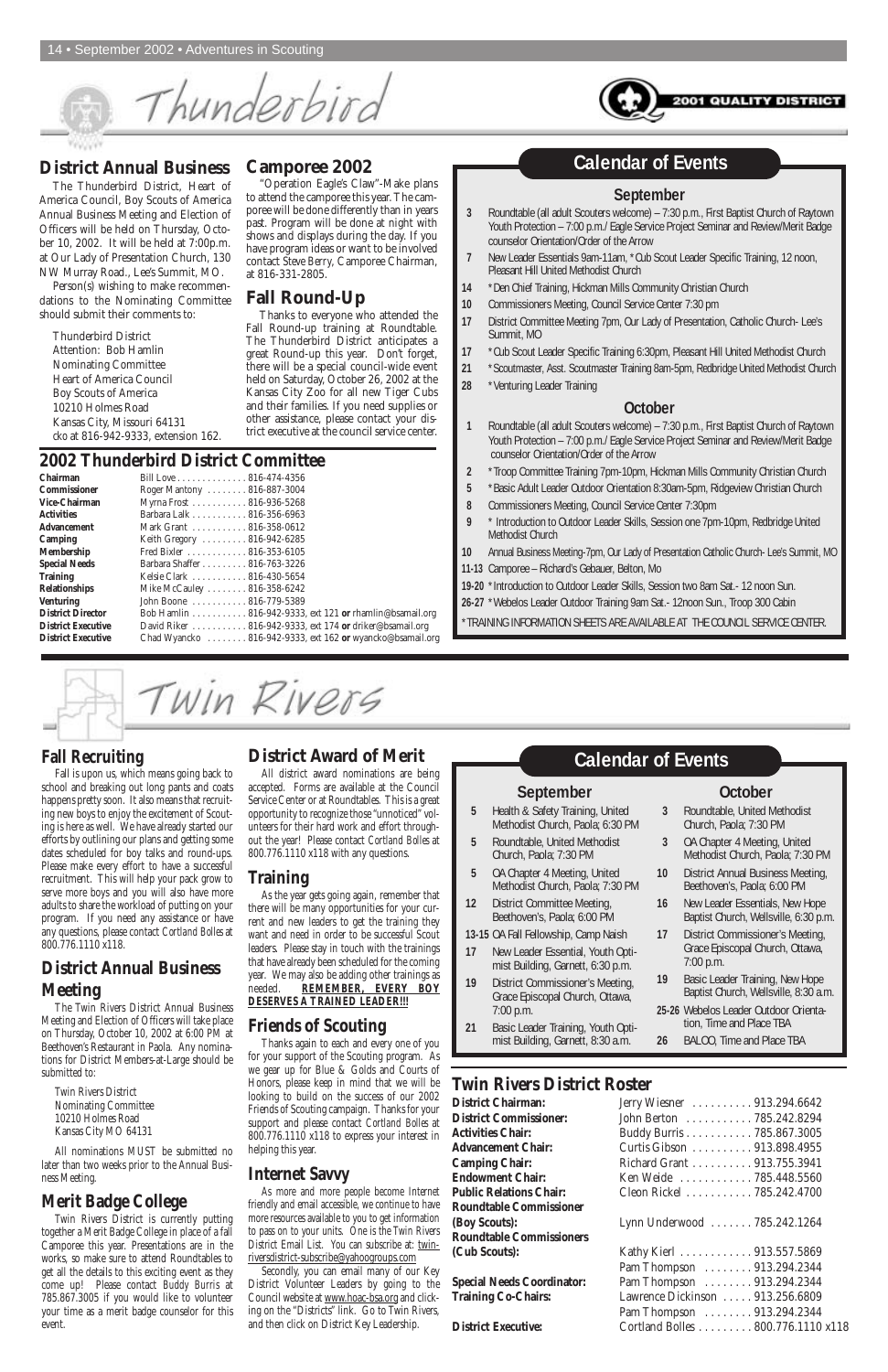North Star

#### **Fall Round-Up 2002**

Now is the best time to recruit your new

Scouts. If your Pack or Troop still has not scheduled a recruitment or would like to reach more youth call *Nick Geinosky* at (800) 776-1110 ext. 184. The Council will provide flyers, posters and most other recruitment needs.

# **Popcorn 2002**

It is time to sign up to sell popcorn. It is a risk-free way for your unit to make money for supplies, dues, and camp. To sign up and learn how to run this easy fundraiser call *Joy Lakey* at (660) 747-3996. She has been working hard since June to provide everyone with this great opportunity.

# **American Treasures?**

Over seventy Cub Scouts (our greatest treasures) had a great experience at Day Camp July 8-12. They took part in activities ranging from Swimming to Archery. We also were visited by members of the Whiteman Air Force Base K-9 Team and visited the Clinton Airport and the local National Guard Armory.

A special thanks goes out to the City of Clinton for the pro bono use of Artesian

Park, the Clinton Fire Department, Jim Raysik Chrysler, McNeel's Bi-Lo Market, Perry Foster's BBQ, Shoemaker Equipment, and Casey's General Store.

Thank you to all the Staff members that made the week possible!

**2002 GS Wetzel Memorial Golf Tournament**

Jim Harmon . . . . . . . . . . . . . . H) 816-732-4636 **Training** Ray Norris . . . . . . . . . . . . . . . . H) 660-747-2796 **Advancement** Gary V. Cover . . . . . . . . . . . . . (H) 660-885-3693 Steve Higgins . . . . . . . . . . . . . . . (H) 660-885-6861 **CS Roundtable** Cheryl Gard . . . . . . . . . . . . . . . (H) 660-429-4338 Gary Cover . . . . . . . . . . . . . . . . (W) 660-885-6914 Mark Koehn . . . . . . . . . . . . . . . (H) 816-850-6935 **Camping** John Gaston . . . . . . . . . . . . . . (H) 816-297-2216 **Special Needs** Bob Straw . . . . . . . . . . . . . . . . (H) 816-885-6336 **Activities** Jerry Post . . . . . . . . . . . . . . . . . (H) 660-747-0600 Dan Henderson . . . . . . . . . . . . . (H) 660-563-2390 **Popcorn** Joy Lakey . . . . . . . . . . . . . . . . . (H) 660-747-3996

This year's tournament is set for Sept. 8th at Meadow Lake Country Club in Clinton, MO. This is a 4-man Scramble, which cost \$200 per team. All proceeds benefit the H. Roe Bartle Scout Reservation. Call Gary Smith at (660) 885-5124 for availability.

#### **2001 District Committee Chairman** J.C. Smith . . . . . . . . . . . . . . . . (H) 660-885-2744

| Chairman                  |
|---------------------------|
| Commissioner              |
| Executive                 |
| <b>Membership</b>         |
| <b>Training</b>           |
| <b>Advancement</b>        |
| <b>BS Roundtable</b>      |
| <b>CS Roundtable</b>      |
| <b>Co-Advancement</b>     |
|                           |
| Co-Advancement            |
| Camping                   |
| <b>Special Needs</b>      |
| <b>Activities</b>         |
| <b>OA Chapter Advisor</b> |
| <b>Popcorn</b>            |

**Commissioner** Randy White . . . . . . . . . . . . . . (H) 660-687-5694 **Executive** Nick Geinosky . . . . . . . . . . . . . (W) 800-776-1110

ngeinosk@bsamail.org





Lone Bear

#### **September**

**3** Rountable

Order of the Arrow Chapter Meeting

- **10** Commissioner's Meeting
- **14** New Leader Essentials Training
- **17** District Committee Meeting

# **October**

- **1** OA Chapter 8 Meeting Roundtable
- **8** Commissioner Meeting

**12-13** Camporee

Scoutmaster Training 1 & 2 **19-20** Outdoor Leader Training **22** District Committee Meeting



**Calendar of Events**

#### **Training**

New Leader Essential's is offered at each roundtable. The leader specific training will take place on Saturday, September 28th and again starting on Tuesday, October 8th and the following two Tuesdays. This year we are striving to achieve 100% trained leaders, so watch for details and sign up at the September Roundtable. We will also be offering Baloo training, Outdoor Leaderskills Training and Webelos leader Training. Be watching for more details on these training opportunities. For more information contact Ron Sanders at (816) 320-2292.

#### **Friends of Scouting**

Thank you to everyone involved in the North Star District who participated in the F.O.S. program this year. Thank you for helping us reach 100% of our F.O.S. goal. A special thanks goes out to those who participated in call nights, it would not have been possible with out you. Start planning now for your 2003 FOS Presentation.

#### **Fall Recruiting**

Fall Recruiting- Do not forget to turn in your application for your free Chiefs Tshirt. Every new Scout recruited in August and September will receive a free Kansas City Chiefs & Scouting T-shirt. T-shirts will be distributed when new member applications and fees are turned in. Questions on Fall Recruiting? Give *Brian Blake* a call at (816) 746-6797.

#### **FallCamporee**

Make sure you mark you calendar for October 18th, 19th & 20th for this years Fall Camporee. A great weekend is being planned. Be looking for more information at Roundtable. Questions? Give *Kenny Long* a call at 816-454-4318.

#### **Merit Badge College**

The William Jewel Merit Badge College will be held on November 23, 2002 on the Campus of William Jewel College in Liberty. For more information contact *Steve Schwegler* at (816) 781-7700.

#### **District Annual Business Meeting**

The North Star District Annual Business Meeting and election of officers will take place on Tuesday, October 8, 2002 at 7:30 PM at North Cross United Methodist Church. Any nominations for District Members-at-large can be mailed to:

North Star District Nominating Committee Heart of America Council Boy Scouts of America 10210 Holmes Road Kansas City, MO 64131

#### **Award of Merit**

District Award of Merit nominations are now being accepted. If you need a form call either *Craig Liljegren* at (816) 453-7689 or *Steve Roberts* at (816) 942- 9333 ext.151. This is a great way to recognize those "unnoticed" volunteers who make great contributions.

**QUALITY DISTRICT** 



#### **September**

- **5** Roundtable, 7:30 p.m., Hillside Christian Church, 900 NE Vivion Rd/Youth Protection Training @ Roundtable/Merit Badge Counselor Orientation @ Roundtable/OA Chapter 7 Meeting @ Roundtable/New Leader Essentials Training @ Roundtable
- **10** District Committee Meeting, 7:30 p.m., North Cross United Methodist Church, 1321 NE Vivion Rd
- **12** Commissioner Staff Meeting, 7:30 p.m., St Luke's Presbyterian Church, 4301 NE Vivion Rd
- **12** Fall Roundup Turn In, 7:00 p.m., St Luke's Presbyterian Church, 4301 NE Vivion Rd
- **28** Leader Specific Training, 8:00 a.m., Hillside Christian Church, 900 NE Vivion Rd

#### **October**

- **3** Roundtable, 7:30 p.m., Hillside Christian Church, 900 NE Vivion Rd/Youth Protection Training @ Roundtable/Merit Badge Counselor Orientation @ Roundtable/OA Chapter 7 Meeting @ Roundtable/New Leader Essentials Training @ Roundtable
- **8** Annual District Business Meeting, 7:30 p.m., North Cross United Methodist Church, 1321 NE Vivion Rd
- **8** Leader Specific Training Session 1, 6:00 p.m., Hillside Christian Church, 900 NE Vivion Rd
- **10** Commissioner Staff Meeting, 7:30 p.m., St Luke's Presbyterian Church, 4301 NE Vivion Rd
- **12** Baloo Training, Time & Location TBA
- **15** Leader Specific Training Session 3, 6:00 p.m., Hillside Christian Church, 900 NE Vivion Rd
- **15** Outdoor Leader Skills Orientation, Time & Location TBA
- **22** Leader Specific Training Session 2, 6:00 p.m., Hillside Christian Church, 900 NE Vivion Rd

**18-20**District Camporee, Kelsey Short Camping Area, Smithville Lake

- **19** Webelos Leader Training @ Camporee
- **26-27** Outdoor Leader Skill Training, Time & Location TBA

# **Calendar of Events**

# **2002 North Star District Committee**

| <b>District Chairman</b>      | Tom Lanio 816-454-5009                                      |
|-------------------------------|-------------------------------------------------------------|
| <b>District Commissioner</b>  | Russ Downing  816-587-2025                                  |
| <b>Activities</b>             | Byron Braamse 816-891-9269                                  |
| <b>Advancement</b>            | Craig Liljegren 816-453-7689                                |
| <b>Camping</b>                | Jeff Cook 816-468-9232                                      |
| <b>FOS</b>                    | Bob DeGeorge 816-842-4848                                   |
| <b>FOS Community</b>          | Brad Yates 816-421-8343                                     |
| <b>FOS Family</b>             | Jeff Cook 816-468-9232                                      |
| <b>Membership</b>             | Brian Blake 816-746-6797                                    |
| <b>NESA</b>                   | Bob Whitaker 816-455-0021                                   |
| Relationship                  | Tom Barzee 816-734-8386                                     |
| <b>Special Needs</b>          | Colleen Chapman 816-453-0680                                |
| <b>Training</b>               | Ron Sanders 816-320-2292                                    |
| <b>Youth Protection</b>       | Joni Glenn 816-781-7666                                     |
| <b>District Director</b>      | Steve Roberts 816-942-9333 ext 151<br>sroberts@bsamail,org  |
| <b>Sr. District Executive</b> | Jason Scott 816-942-9333 ext 169<br>jscott@bsamail.org      |
| <b>District Executive</b>     | Jonathan Geiger 816-942-9333 ext 132<br>jgeiger@bsamail.org |